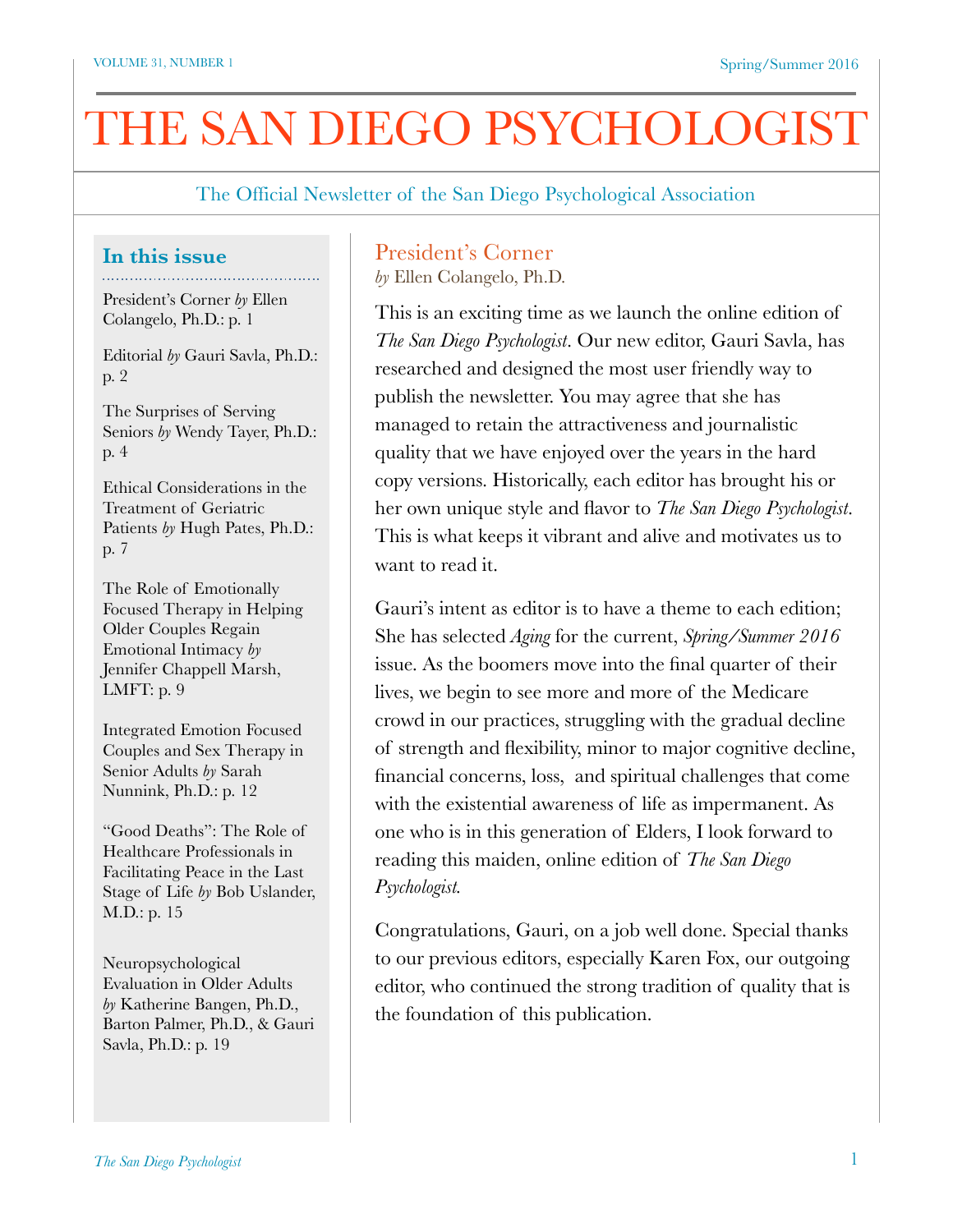## **SDPA Board of Directors**

*President:* Ellen Colangelo Ph.D. *President Elect:* Annette Conway, Psy.D. *Past President:* Katherine Quinn, Ph.D. *Treasurer:* Kristen Hashioka, Psy.D. *Secretary:* Laura Willard, Psy.D. *Members at Large:* Amanda J. Borlenghi, Psy.D. Irwin Rosenfarb, Ph.D. Angela Kilman, Ph.D. Mary Fox Squire, Ph.D. Cynthia Cotter, Ph.D. Hugh Pates,Ph.D. Divya Kakaiya, Ph.D., M.S. Patrick Saviaiano, Psy. D. Shira Oretzky, Ph.D. *Student Representative:* Bridget Asplund

## **Association Services**

*Legal Counsel:* David Leatherberry, J.D. *Psychology 2000:* Ain Roost, Ph.D.

#### **SDPA Staff**

*Office Administrator:* Keny Leepier-Freeman

## **The San Diego Psychologist**

*Editor:* Gauri Savla, Ph.D. [www.thesandiegopsychologist.com](http://www.thesandiegopsychologist.com)

*The SDPA offices are located at 4699 Murphy Canyon Rd. San Diego, CA 92123.* 

#### **Editorial**

*by* Gauri Savla, Ph.D.

Dear SDPA Members and Guest Readers,

I am thrilled to debut the online edition of *The San Diego Psychologist.* As the new editor of this beloved newsletter, I had the daunting task of not only carrying on the legacy of past editors, but to do it in an unprecedented medium. Putting together this issue has consisted of numerous hours of research, trial and error, eureka moments, and consultation with friends and colleagues who have more experience with online media than I do. I am grateful to have had the guidance of Kenny Leepier-Freemen, SDPA's intrepid office administrator, as well as that of Ellen Colangelo and Brenda Johnson, current and past presidents of the SDPA, respectively, who looked through many early drafts of the website and shared their feedback.

One of the many changes to *The San Diego Psychologist* is the introduction of themed issues. I wanted to begin my tenure as editor with a topic close to my heart, so the theme of the *Spring/Summer 2016* issue is *Aging.* We solicited some of the articles from experts in the field, and other contributors reached out to us at an opportune time. We selected the six best articles to include in this issue.

Aging is a universal experience; we begin to age the moment we are born. As medical breakthroughs and robust lifestyles are prolonging lifespans in the developed world, more and more people are living into their 80s and 90s. There are currently 40 million people over the age of 65 living in the United States. That number is projected to nearly double to a staggering *72 million* by the year 2030. With age, comes physical and mental slowing, loss, and, sometimes, the resurfacing of old psychological issues or the emergence of new ones. Resources for emotional and mental health are neither ubiquitous nor sufficient to meet the needs of this population.

San Diego has always been one of the hubs of research with older clinical populations (e.g., University of California, San Diego housed the only research center in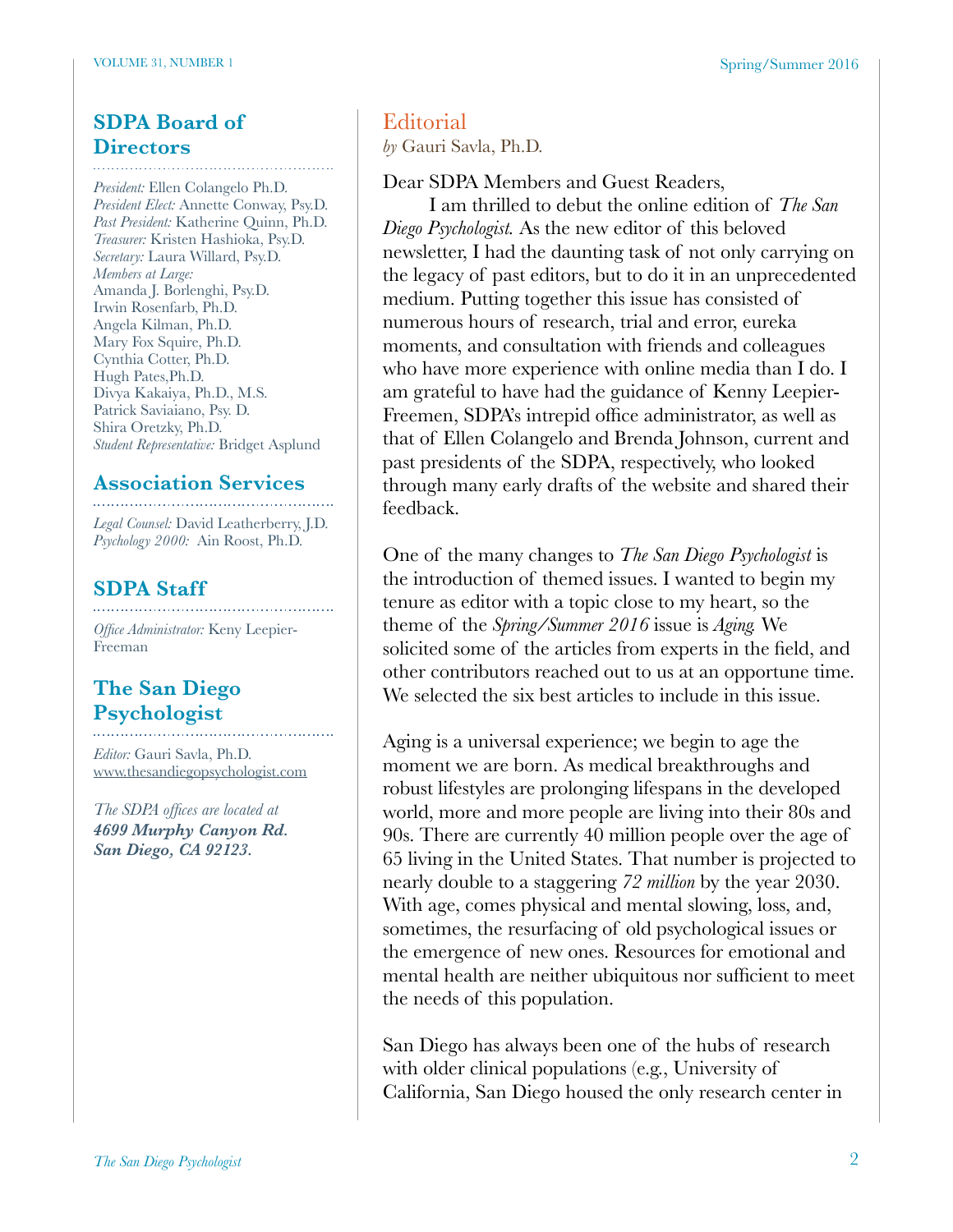the country focusing on older adults with primary psychotic disorders for over 20 years). More recently, there have been multiple efforts to study other general medical, neurological, and psychiatric conditions in aging populations spearheaded by UCSD, San Diego State University, and the VA San Diego Healthcare System. Yet, as a former researcher who worked with seniors, and now clinician in private practice, I find myself struggling to find appropriate referrals for older patients. There is a nationwide dearth of geriatric psychiatrists and psychologists, as well as allied professionals, especially those who accept Medicare.

The goal of this issue is twofold; (1) to shine a spotlight on the unique needs and characteristics of the seniors who live among us, so that we are aware of the resources that are available and of those that are not, but necessary, and (2) to encourage early career professionals to consider serving this specific population and obtain the training necessary to do so.

Personally, working with seniors has been the highlight of my professional career; I am humbled by the wealth of life experiences they bring to each session, and honored that they come to me for help. As the author of one of the articles in this issue writes, serving seniors is mutually beneficial to both, client and therapist.

Each contributor to this *Aging* issue has expertise in his or her field, and the passion for and experience with working with older adults. Dr. Tayer has written a passionate essay on why there is a great need for therapists in geriatric psychology and has shared her wisdom in the hope that it will not only guide new therapists in the field, but also encourage more practitioners to work with seniors. Dr. Pates, a veteran clinical psychologist and currently on the board of the SDPA, has written about the unique approach to establishing therapeutic alliance with older adults in skilled nursing facilities. Ms. Chappell Marsh is a licensed marriage and family therapist and an expert in Emotion Focused Therapy (EFT); her article uses a case example to highlight the conflicts experienced by older couples and the effective use of EFT in helping them achieve emotional closeness. Dr. Nunnink is a clinical psychologist, also an expert in EFT, who has penned a thoughtful essay on sexual intimacy among older couples and the role of EFT in helping couples regain an often-neglected but important aspect of their relationship. Dr. Uslander is a trained emergency room physician who changed career paths to serve older adults who are terminally ill and in the last stage of life; he discusses the needs of these individuals to achieve peaceful, "good" deaths and indeed, the need to open up the discussion about end of life issues. Finally, Dr. Bangen (in collaboration with Dr. Palmer and myself) has written about the role of neuropsychology in clinical practice.

I hope you find this issue educational and insightful. We welcome your feedback. You may leave a comment on the online newsletter at [www.thesandiegopsychologist.com](http://www.thesandiegopsychologist.com) or email us at TheSanDiegoPsychologist@gmail.com.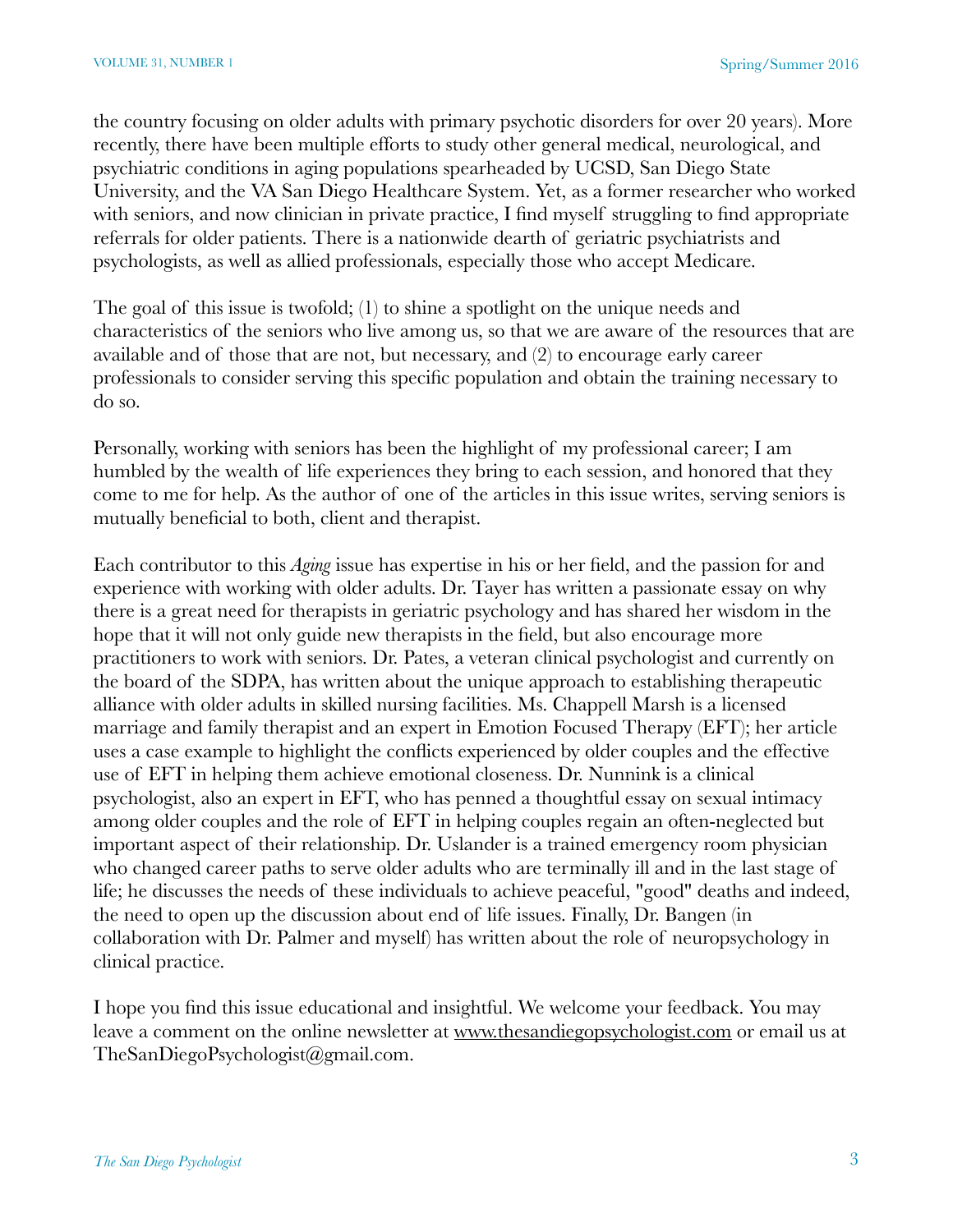## The Surprises of Serving Seniors

*by* Wendy Tayer, Ph.D.

Years of clinical experience have taught me that people enter psychotherapy feeling disempowered in some way. This characterization is especially true for seniors. They seek or are referred for mental health treatment for a variety of reasons, including depression, anxiety, grief, and disability. Often, those seeking therapy are isolated, widowed, struggling with caregiving burdens or feel disconnected from their community after retirement. This population is aging in a rapidly changing world of technology, mass communication, busy distracted family members and a society that does not revere aging. These circumstances create numerous challenges in addition to the expected declines in functioning due to aging.

Our elder population is growing; according to the APA Office on Aging (2011), people over 65 years old are the fastest growing segment of our population and and will comprise 20% of our nation's population by 2020. They are grossly underserved in the arena of mental health, so much so that the APA advertises this specialty, established in 2010, as one of the chief areas for job growth in clinical and research psychology. The APA materials explain the demographics and needs of the population but they don't convey the experience of working with seniors.

I believe that in order to draw more psychology students and newly licensed psychologists into the field of geropsychology, it is helpful to share my experience in working with seniors for 10+ years. I have done so with my supervision students in informal ways over the years with positive results. This article is intended to be a qualitative reporting of my many rewarding years of working with seniors. Research findings are interspersed to support and validate my experience.

Americans tend not to welcome aging or revere our seniors; in fact, we worship youth and often go to great lengths to prolong the appearance of youth, evidenced in our media. But aren't aging and the passage of time the most fundamental aspects of our life on this planet? These are some of the topics that I explore with seniors. Whether it is the retired physician in chronic pain or the lonely, frustrated widow or the man who cannot bear the thought of his wife dying – we find ways to explore their dissatisfactions, fears, memories and strengths in order to find points of connection and enrich their lives.

This population is characterized by rich, complex personal histories of coping, family life and personal struggles in addition to the challenges of facing personal and familial morbidity and mortality. (American Psychologist, 2014). And, they come into therapy ready to engage in "life review" work or reminiscence therapy, both of which are strategies for reviewing old memories and mementos while seeking connections, meanings, and summing up one's life in search of resolution. This work is often profound for seniors, and the literature documents its efficacy in treating depression and enhancing well-being among cognitively intact seniors (Oxford Handbook of Clinical Geropsychology, 2014). My role is typically characterized by offering reality testing, socialization, and support to seniors who often feel disenfranchised. Frequently they tell me that I am the only or one of the few people in their lives who sits and listens to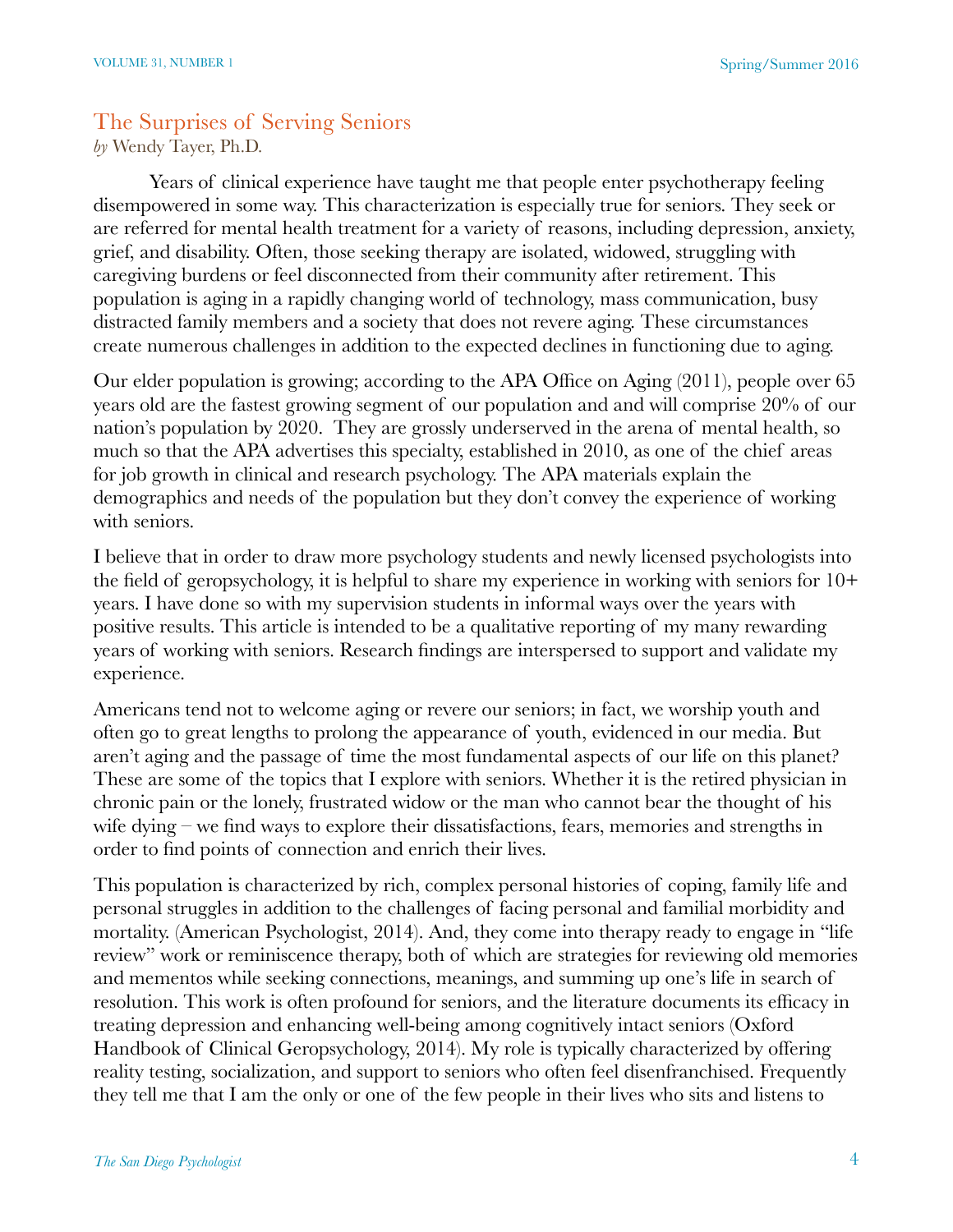their struggles, offers empathy, unconditional acceptance and steps toward resolution. Often they describe their families as resentful, impatient, intolerant or just too busy to listen and attend to their needs, or include them socially.

Seniors today are a product of their experience and a 20<sup>th</sup> century worldview. We engage in much verbal unravelling of experience and personal stories to help them heal or uncover new ways to understand and carry their life story. We also discuss ways to adapt to the 21<sup>st</sup> century. They are digital "newbies," which I consider to be one of their strengths, as they understand the value of interpersonal connection; this appreciation for connection also yields a more positive result from our therapeutic relationship. Their generation understands personal responsibility and commitment; they show up for therapy, are goal-directed, do the work and tend to be more satisfied with psychotherapy than younger adults (New York Times, 2013). However, elders vary in their technological skill level. I spend many sessions offering tutorials in smart phone or PC utilization in order to foster more independence. Recent research findings indicate that utilization of technology is cognitively and emotionally beneficial to seniors (Oxford University Press USA, 2014).

The therapeutic alliance is a critical element with seniors. I have not encountered much data on this topic but can speak from years of experience. Seniors are unique in that they can be isolated and a third of them use some kind of device to help them ambulate (Purdue University, 2010). Thus, psychotherapy with them requires us to rethink the traditional rules of psychotherapy. For example, in most clinical settings, we typically would not touch our patients. However, seniors can have limited opportunities for socialization and human connectivity, especially affection or touch, this point commonly referenced on nursing home and caregiving websites. Thus, it is not unusual for female seniors to ask for a hug or for me to offer a reassuring pat, these gestures serving as vehicles for building and maintaining an emotional connection. Often, seniors come to my office with wheelchairs, walkers, canes and leg braces. They often need assistance and express gratitude for the acknowledgement of their "helping" device.

Seniors face the challenges of permanent life changes that threaten their autonomy. In my experience, one of the most prominent concerns is the loss of function, independence and ability to be self-sufficient. Surrendering one's driver's license and moving an elder out of his or her home into an assisted living facility are probably the most emotionally charged losses for seniors. Other common themes are cognitive and sensory decline, death and dying, and grief about ill and deceased loved ones, including pets (APA Office on Aging, 2011). These patients often have outlived their peers and feel disconnected and alone. And they are at various stages of aging and retirement. Some are adjusting to retirement after a long purposeful, satisfying career. Others are trying to renew themselves and establish new avenues of expression or contribution to their community.

According to the APA and other literature, the interventions that we use with other populations are applicable to seniors (American Psychologist, 2014). However, they are adapted to meet the needs of our aging population. For example, we may spend more time on review of life events and memories than with younger people. And we may slow down the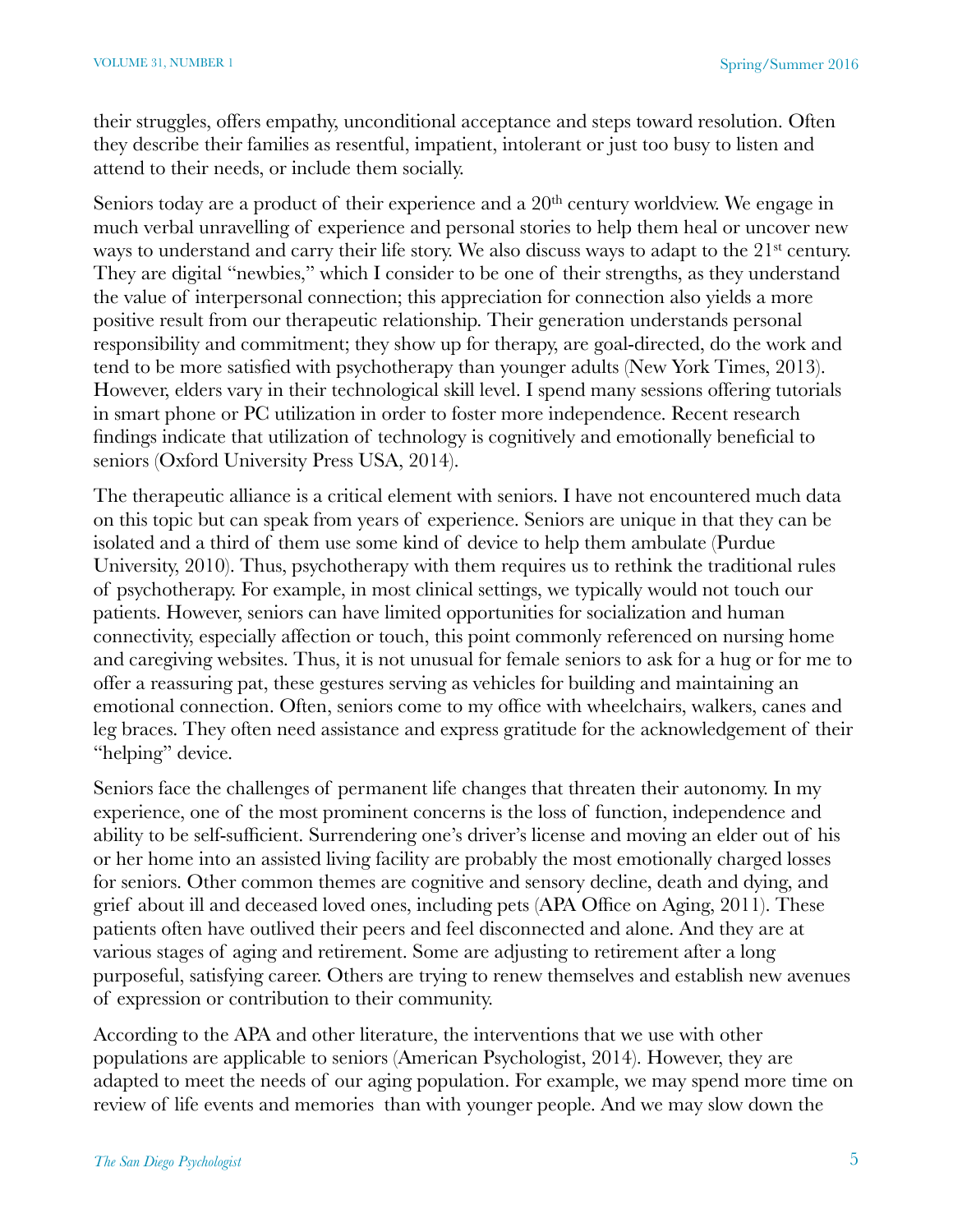process of teaching them a new coping skill. I apply an array of evidence-based strategies such as journaling, CBT, humor therapy, mindfulness, ACT, and supportive psychotherapy. A mix of these strategies along with an acknowledgement and exploration of their existential issues, especially morbidity and mortality, is very effective with elders (American Psychologist, 2014).

I especially enjoy sharing the most recent advances in neuroscience with seniors. We have evidence that acquisition of new information enhances cognitive functioning (Psychological Science, 2014) and that the brain is neuroplastic across the lifespan. (SharpBrains.com, 2016) The influx of new information about our brains offers tremendous hope for easing the aging process and offering more fluid, flexible interventions for optimizing the aging brain. For example, we know that starting exercise regimens as a senior can improve memory processes and quality of life (University of Montreal, 2012). These are just a few of the recent research findings on this exciting topic.

Related to providing psychoeducation to seniors, I have developed a modest session goal over the years, which usually is well-received. I aim to offer my patients one suggestion or piece of information to take away and mull over until the next session. It focuses us on the experiential and relational elements in therapy. In this vein, I make it a point to capitalize on their strengths and emphasize a mindful, accepting approach. I enjoy humor and share laughter with seniors in session if they are amenable to it, thus incorporating a bona fide mood booster for all parties involved!

I learned how to work with seniors on the job, sitting with my patients, attending geropsychology seminars, reading the literature and consulting with colleagues. There is a great deal of information about gerontology that this article space does not allow, including the role of medications and substances, cognitive decline, assessment, caregiving, and potential financial and physical abuse. My aim was to touch on some key experiential themes that resonate with me as a clinician. I am constantly learning more about this multifaceted, largely unappreciated population group. They teach me valuable lessons every week for which I am eternally grateful. These therapeutic relationships are mutually emotionally beneficial. My newest tidbit for sharing is Dr. Amy Cuddy's power pose after listening to her speak recently. A Harvard Business School social psychologist, her research focus is the universal role and potential of nonverbal behavior to empower us, and her TED talk is the second most watched TED talk on the web. I also recommend her book entitled "Presence." This intervention is an especially enlivening and well-received addition to our sessions.

If you are interested in a career or specialization in geropsychology, acquaint yourself with the literature and online resources such as APA and The Gerontological Society of America. Attend conferences, find a mentor, spend time with seniors and read both fiction and nonfiction about aging and seniors.

*Please see the online version of the article for references and suggested readings.*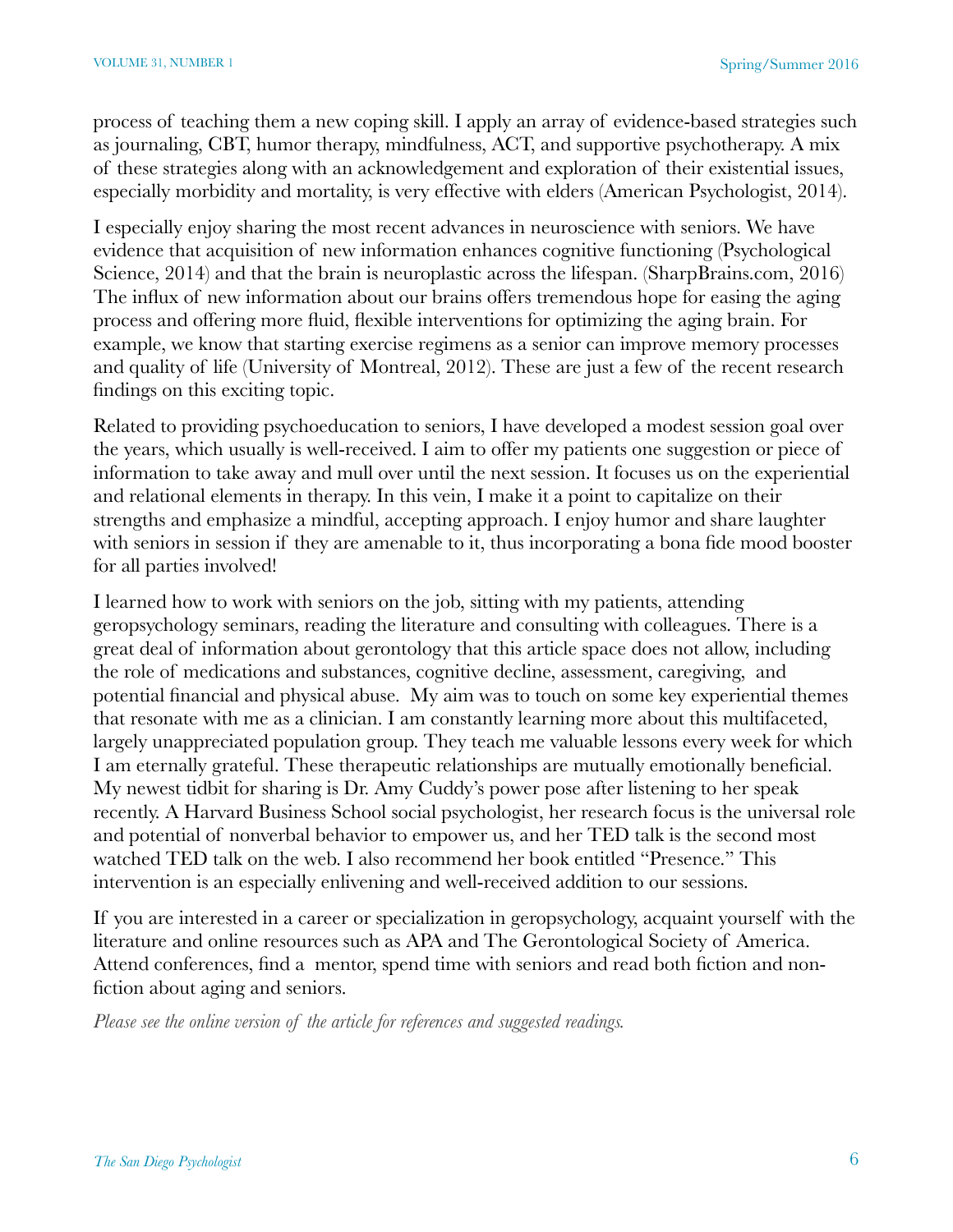## Ethical Considerations in the Treatment of Geriatric Patients *by* Hugh Pates, Ph.D.

significant changes in my practice of therapy with this group of patients.

# I have had the opportunity to treat geriatric patients in skilled nursing facilities (SNF) for the past 15 years of my 40-plus career as a practicing clinical psychologist. In the course of my experience, I have encountered ethical dilemmas that have led me to make subtle and

My goal in writing this article is to highlight some of the common considerations in working with patients in SNFs, and my suggestions for how to address them.

## *Confidentiality*

As any practicing clinician knows, confidentiality is the cornerstone of the therapeutic relationship, and is strictly maintained (with the usual legal limitations) in general clinical practice at all times. The SNF, however, is powered by a team of professionals, all of whom play vital roles in a patient's care. Confidentiality, in such settings, are between the patient (and his or her family) and a team of healthcare professionals, rather than a single therapist.

Before any discussion about confidentiality is broached, I always like to gauge whether the patient has the competence for talk therapy, often with the aid of a Mini Mental Status Exam (MMSE). I then ask the patient to sign a waiver of confidentiality to allow me to communicate with medical personnel associated with the patient's care and "others" as needed. "Others" generally include appropriate family members and/or conservators. Consultations of this nature are necessary in order to improve the medical care of the patient, and to also help family members understand what is going on with their loved one and assuage any fears or doubts they may have.

The most striking difference in keeping records of therapy sessions (in the form of progress notes) when working with patients in SNFs is that any professional involved in their care has access to them. This makes a team approach to a patient's care seamless. Both these practices are clearly different among therapy patients in SNFs than those in a typical, outpatient/ community practice.

## *Suitability for Talk Therapy*

Sensory impairment (particularly hearing) or cognitive impairment pose challenges for talk therapy, therefore, an evaluation of a patient's ability to participate in and profit from talk therapy is essential. These challenges tend to be present more frequently among seniors at SNFs.

When I began my work in SNFs, I was concerned about the ethics of working with someone who may not benefit from therapy; as it turned out, I have seen substantial improvements in the quality of life among numerous patients in a skilled and supportive therapeutic milieu.

The initial diagnostic interview is the ideal way to evaluate the manner in which a person is able to articulate their thoughts and goals, and recall personal historical information. This is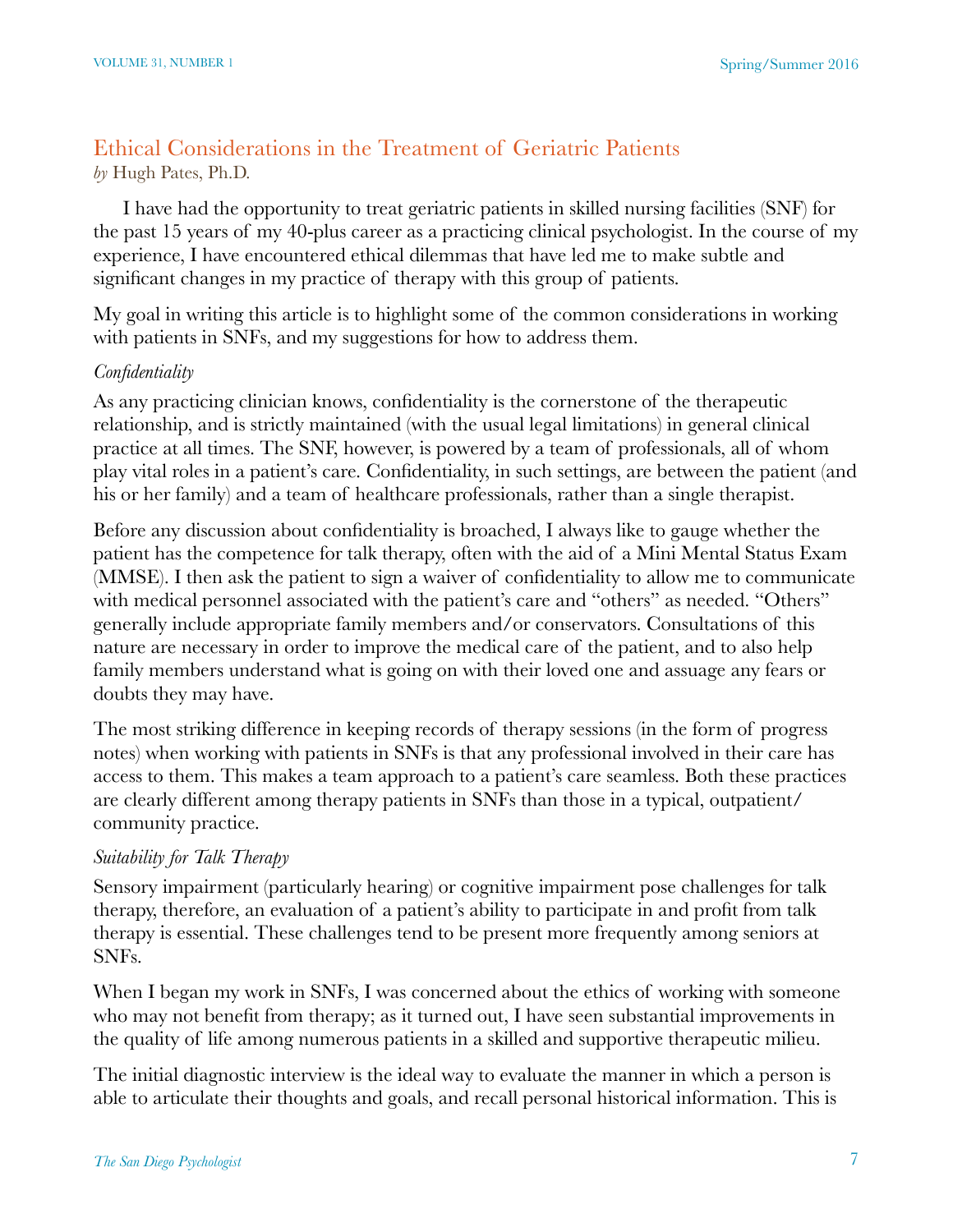also a good opportunity to determine the extent of hearing impairment, if any, and the modifications necessary to render talk therapy and appropriate mode of treatment. Additionally, a cognitive screen such as the MMSE is a quick and effective way to assess a patient's basic cognitive skills, attention and orientation, and short term recall and recognition. I have found that an MMSE of 18 (out of a possible 30 points) is the minimum score required to proceed with therapy.

#### *Gift Giving*

Gift exchanges, particularly accepting gifts from patients has always remained a gray area in the therapeutic relationship. However, among older patients in SNFs, distributing small gifts can serve to strengthen and enhance therapeutic alliance. Candy (when appropriate), other edibles, or flowers are usually the types of gifts that are appreciated and tend to facilitate swift positive changes in behavior patterns that in turn, can improve mood (e..g, reduced expression of anger, willingness to participate in activities, more cooperation with caregivers).

#### *Touch*

Touch, like gift exchanges, fall into that controversial, gray area in general clinical practice. However, physical touch (patting someone on the shoulder, holding a hand, or a hug) among geriatric patients, in both outpatient and inpatient (e..g, SNF) settings can be a powerful way to build the therapeutic relationship. Older adults respond more positively to interventions when they see their therapists as caring and concerned about their well-being, and gentle, caring touch when they are experiencing an emotional moment, or at the conclusion of the session goes a long way in maintaining rapport.

#### *Personal Disclosure*

I have consistently found that revealing details from my own life with geriatric patients has a hugely beneficial effect in moving therapy forward. Patients tend to become more energized, alert, and involved when they see therapists as people they can have a connection with; I share tidbits from my own life, such as escapades with my grandchildren or my interest in various athletic activities. I direct my own experiences to those they have had in the past or are currently experiencing, in order to engage them in dialogue about goals for the session at hand.

These are but a few ways in which my ethical practices differ from those pertaining to other populations I see in my practice. They are modified in the manner described in this article to engage a group of patients traditionally not open to therapy, and to enhance the effectiveness of existing, evidence-based interventions. My hope is that science catches up with the practice of therapy with geriatric older patients, a rapidly growing demographic that is underserved and less understood than any other age group of therapy patients.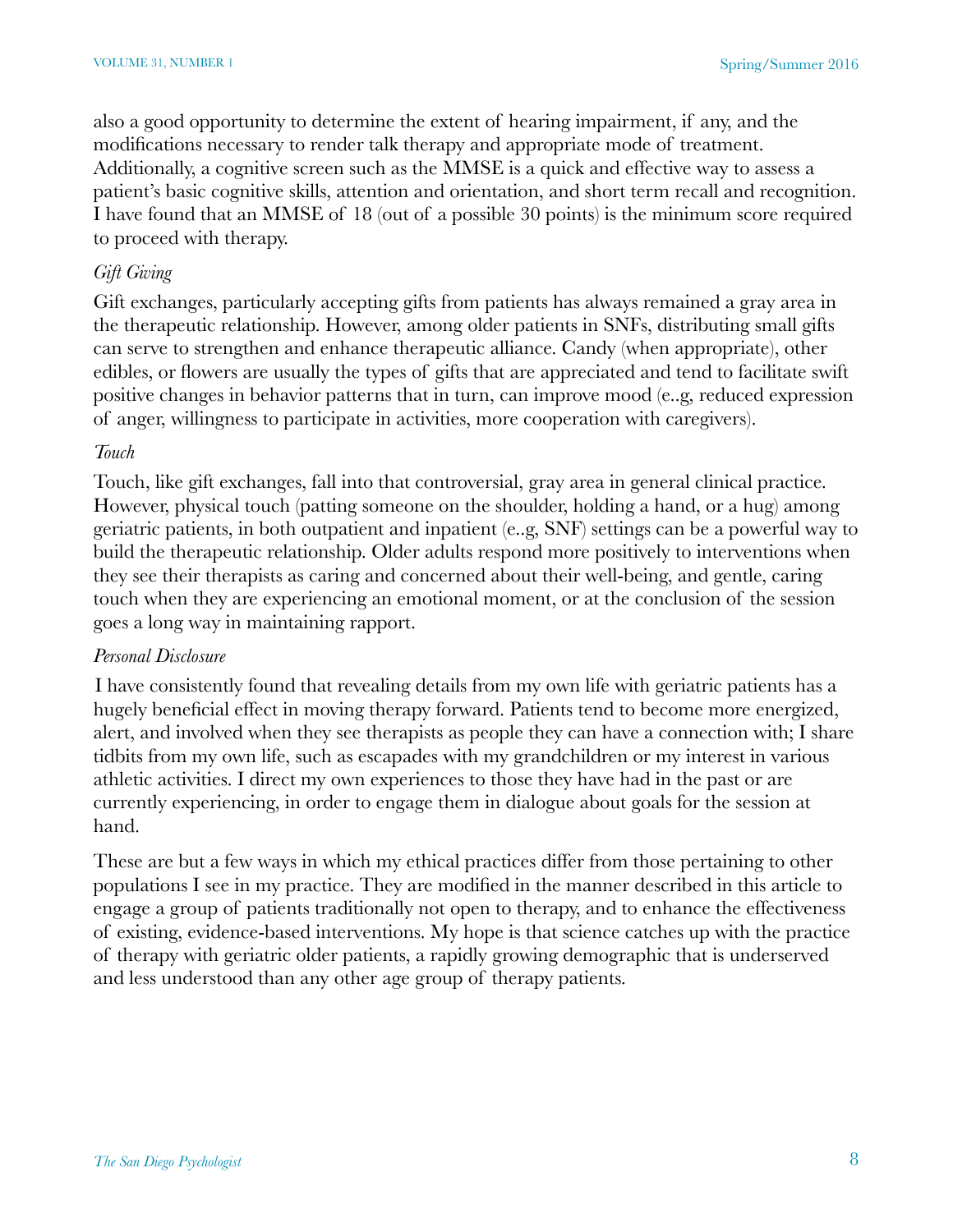# The Role of Emotionally Focused Therapy in Helping Older Couples Regain Emotional Intimacy

*by* Jennifer Chappell Marsh, LMFT

John and Sarah are in their mid 60s and have been married for more than 40 years. They raised three children together, navigated periods of unemployment, the death of their parents, retirement and countless stressors over the course of their marriage. They have come to couples therapy because post-retirement life uncovered the gulf of emotional and physical distance between them. They calmly and matter-of-factly describe the lack of intimacy in their relationship. Sarah says she feels lonely and wants to feel more "together." John agrees, describes their relationship as "roommates."

John and Sarah present the typical issues for older couples that I see in my couples therapy practice. The overall number of older couples seeking therapy is growing. According to the American Psychological Association (APA), "People 65 years old and older are the fastest growing segment of the U.S. population. By 2030, older adults will account for 20 percent of our nation's people, up from 13 percent in 2008." As more and more older couples find their way to counseling, it is promising that older clients generally have a higher satisfaction rate in therapy than younger clients. For these couples, time is precious and they have well defined goals leading them to take couples therapy as a serious investment (Ellin, 2013).

I have found couples therapy, and specifically Emotionally Focused Therapy (EFT), to be highly effective with older couples. Based in attachment theory, EFT was developed by Drs. Sue Johnson and Les Greenberg to address the way couples get stuck in a negative interactional dance, reinforcing emotional disconnection. EFT helps couples to understand how their their attachment longings (to rely, depend, and connect with their partner) influence emotional states and behavioral reactivity; As couples age, their attachment needs become more apparent and there is an increased need for each partner to have the other's support. Studies suggest that given the increased potential for separation, attachment issues are particularly relevant in older adult relationships, especially given the loss and vulnerability associated with aging (Bradley & Cafferty, 2010).

Sarah reports that her memory is fading. John says his hearing is declining. John jokes: "She needs me to remind her of what she's looking for in her purse and then yell to me when she's found it." In times of distress and vulnerability, we look to our partner as our "safe haven". We need to know our partner will be there for us, is responsive to our needs and is emotionally engaged. "As individuals age, many elements of their life that had been constant, begin to change. For many, their support systems (in the form of spouses or friends) begin to disappear. It also becomes harder to remain completely independent, a particularly hard thing for individuals to accept." (Peluso, Watts, & Parsons 2012).

Furthermore, we know that older couples are in an ever increasing state of vulnerability. "As their non-familial network diminishes with age, family relationships (in particular, the martial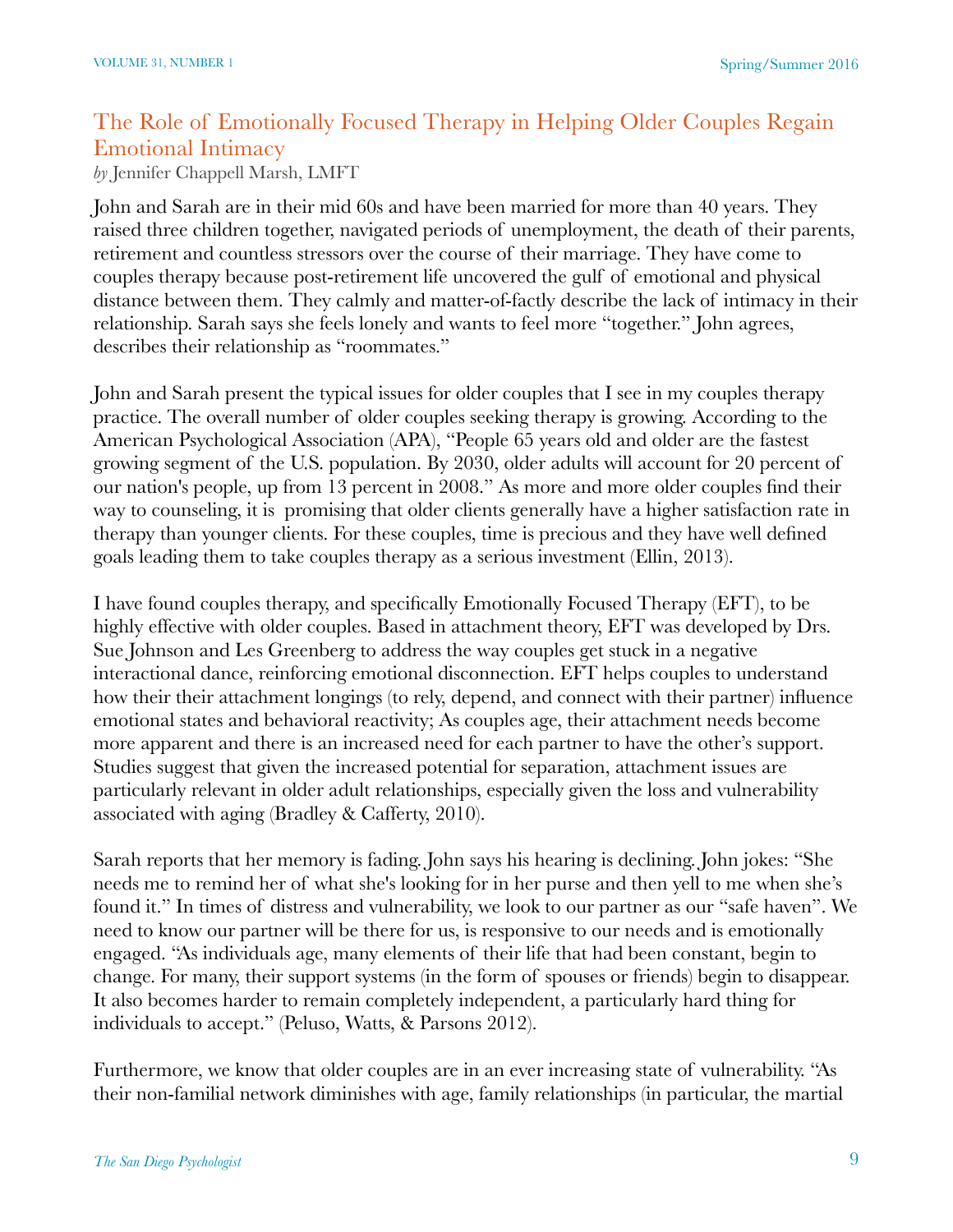relationship) become extremely important sources of emotional support to the elderly." (Canadian Medical Association Journal, 1984). For some couples, like Sarah and John described above, this increased dependance highlights a missing connection in their relationship.

Where primary attachment figures are involved, individuals have strong emotional and behavioral reactions to disconnection. "While individuals may attempt to cope with this vulnerability by using a variety of strategies, two of the more common approaches involve constellations of feelings, thoughts and behaviors related to anxiety (e.g., protesting, clinging, demanding, criticizing, dependency) to avoidance (e.g., withdrawal, affective "cutting off ")." (Bradley & Palmer, 2003). These individual attachment systems are likely to be activated in times of distress related to vulnerability, separation and loss. Such strategies, when used to cope with disconnection, create negative interactional patterns between partners.

In older couples, the more common "protest/withdrawal" dance turns into a mutual withdrawal. Attempts to connect fall short over the years. Older couples may also have relatively long histories of marital distress, conflict withdrawal, disengagement, or feelings of resignation to the status quo in one or both partners. (Canadian Medical Association Journal, 1984) So instead of hurling angry criticisms at John, Sarah sighs and says, "I used to get upset when he'd shut down but I guess I'm just used to it now. I've known for a long time that he doesn't really care." John responds, "I want Sarah to be happy. I have just become numb over the years because there's nothing I can do." This pattern of mutual disengagement is more common in older adults; Years of failed attempts at connection leave both parties hopeless about gaining closeness (Bradley & Palmer, 2003).

Older people will use strategies to avoid the experience of negative emotions and, in turn, older couples' interactions are less volatile than their younger counterparts. Couples may "leave well enough alone" by staying in affectively neutral interactive sequences and avoiding escalation to negative affect. In order to avoid high conflict older couples who are unhappy in their relationship are less likely to engage in negative start-up responses to potential discord (Carstensen, Gottman, & Levenson, 1995). A mutual withdrawal is effective at keeping the peace but also maintains distance between couples.

Emotionally Focused Couples Therapy helps to close the gap that forms from mutual withdrawal. Dankoski (2001) points out that EFT is particularly useful for treating couples whose distress is related to major life events. Without a secure base, older adults experience higher levels of distress. The therapist who employs EFT in their practice supports and guides both partners with directly expressing their attachment needs and fears. Thus, each partner learns to risk engaging with their vulnerability.

Let's return to the case of Sarah and John. Sarah finds she is able to open up about her fears of abandonment and rejection. John learns to discuss feelings of helplessness, particularly at meeting Sarah's needs. Through EFT, the therapist explores interactional cycles, allowing the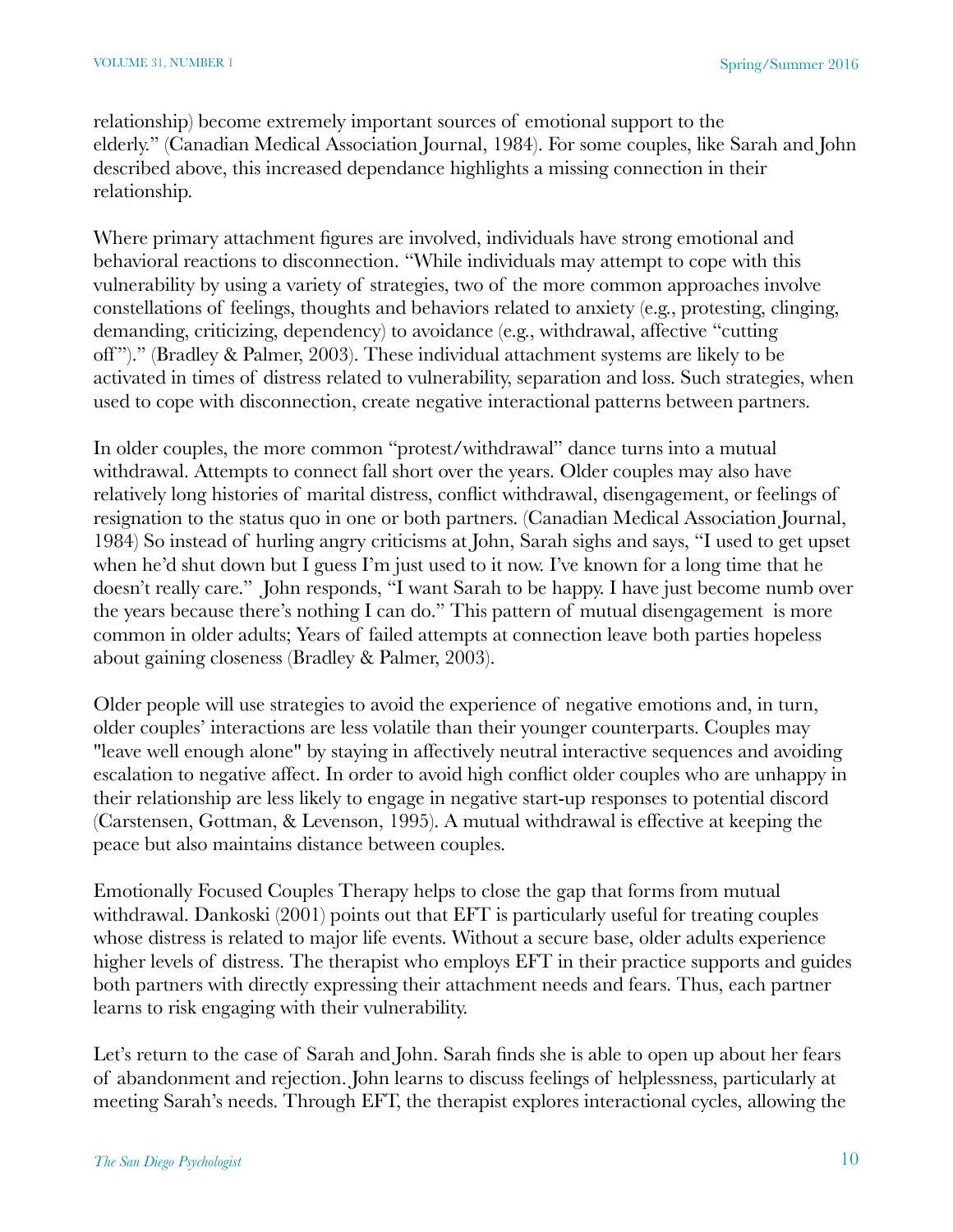couple to reconnect with disowned needs, and gain a new experience of connection and attainment (Johnson & Greenberg, 1988). John comes to understand that Susan's past criticisms come from her feelings of abandonment. Similarly, Sarah gains the insight that John's withdrawal is his shield against feelings of helplessness, and of failing her. Through EFT sessions, John and Sarah each gain a greater sense of emotional connection and relational security.

Changing the withdrawal/withdrawal dynamic requires helping older couples to acknowledge their need and desire for closeness. Like narrative-based approaches to psychotherapy, the skilled used of EFT encourages therapists and clients to examine and actively construe their "life stories" in subjective, personal terms. EFT can indeed offer older couples a chance to rewrite the ending to their shared life story.

*Please see the online version of article for references.*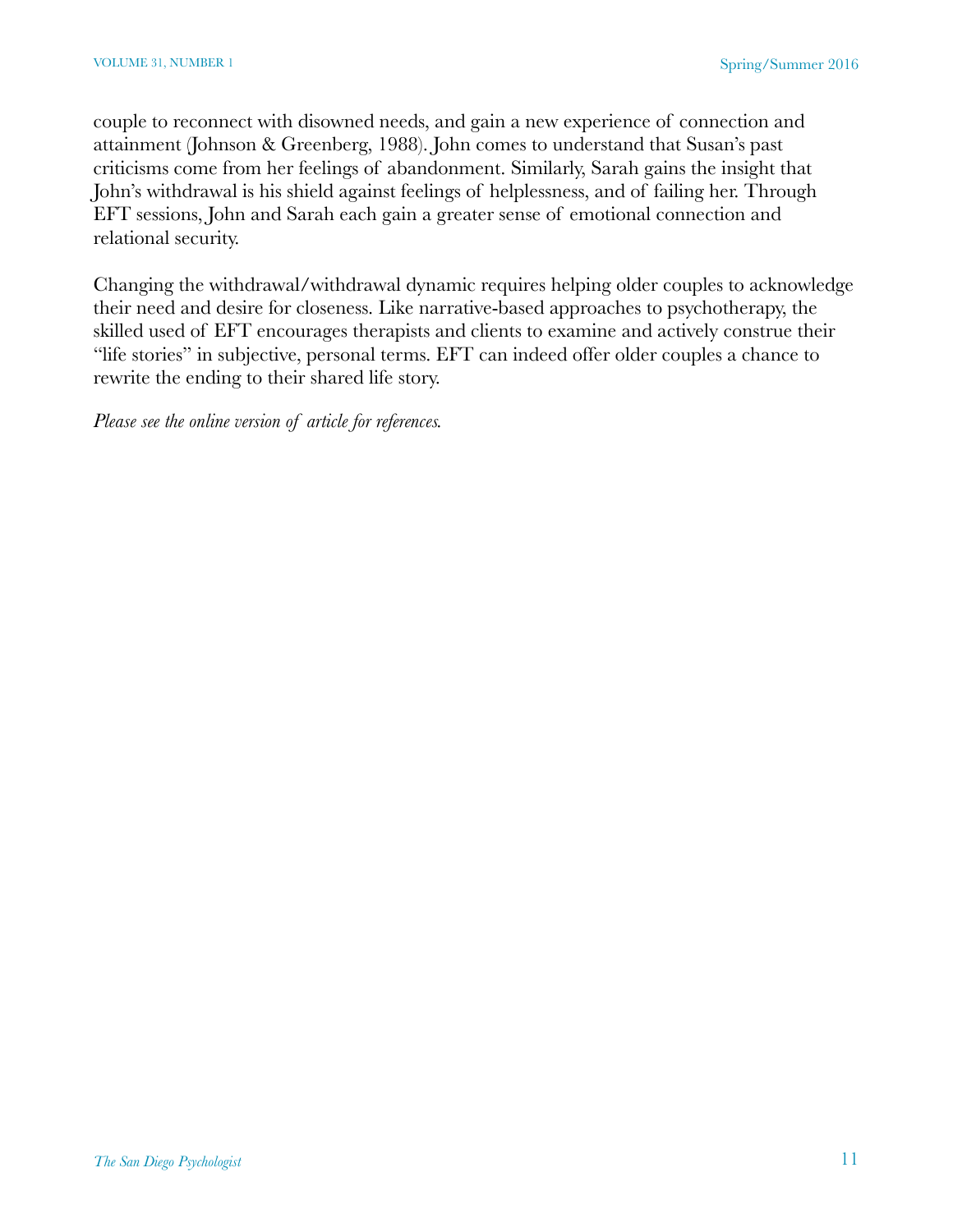## Integrated Emotion Focused Couples and Sex Therapy in Senior Adults *by* Sarah Nunnink, Ph.D.

Mirroring society when it comes to sex and love, senior couples are nearly nonexistent in the couples-therapy literature at large, and conspicuously absent in the specific area of sex therapy. Yet, most older couples (whether gay or straight) report a sexual pulse that, while declining in terms of frequency and intensity, is certainly palpable. This article summarizes the common general and sexual issues that are typically present in clinical work with senior couples. It specifically reviews the Emotion Focused Therapy (EFT) model on the integration of sex and couples therapy for this population.

Older adults are often dealing with major transitional and generational/contextual issues that affect their marital dynamic that can cross over into the bedroom as well.

Some of the prominent challenges faced by older adults in our society are as follows:

- Prejudicial stereotypes of older people as asexual, sickly, irrelevant and unimportant
- Retirement from employment in one or both partners, resulting in a loss of social status, identity, power and self-worth
- Physical illness in one or both partners, leading to an increased need for dependency on loved ones/partner;
- The direct or indirect (e.g., medication-related) effects of physical illness on sexual functioning
- Generational social conditioning of men (especially older men) to be emotionally "strong," avoid expressions of vulnerability and be "emotionally independent" or self-sufficient
- Significant loneliness in older age, and sense of disconnection coupled with a deep human longing for physical contact/touch
- Death of a partner and the need to develop new relationships, as well as the possibility of "blended" families with multiple marriages across the lifetime
- Changes to physical appearance, body, hormones, and sexual physiology that accompany aging or illness, including 1) menopause, lower vaginal elasticity and arousal, greater possibility of dyspareunia for women, 2) declining testosterone levels, erectile difficulties or decreased penile sensitivity for men, and 3) lower desire or frequency of sex for the majority of older individuals. Vasoactive agents (e.g., sildenafil) are often offered as a first line treatment for men and estrogen cream or supplement may help for women - however, given the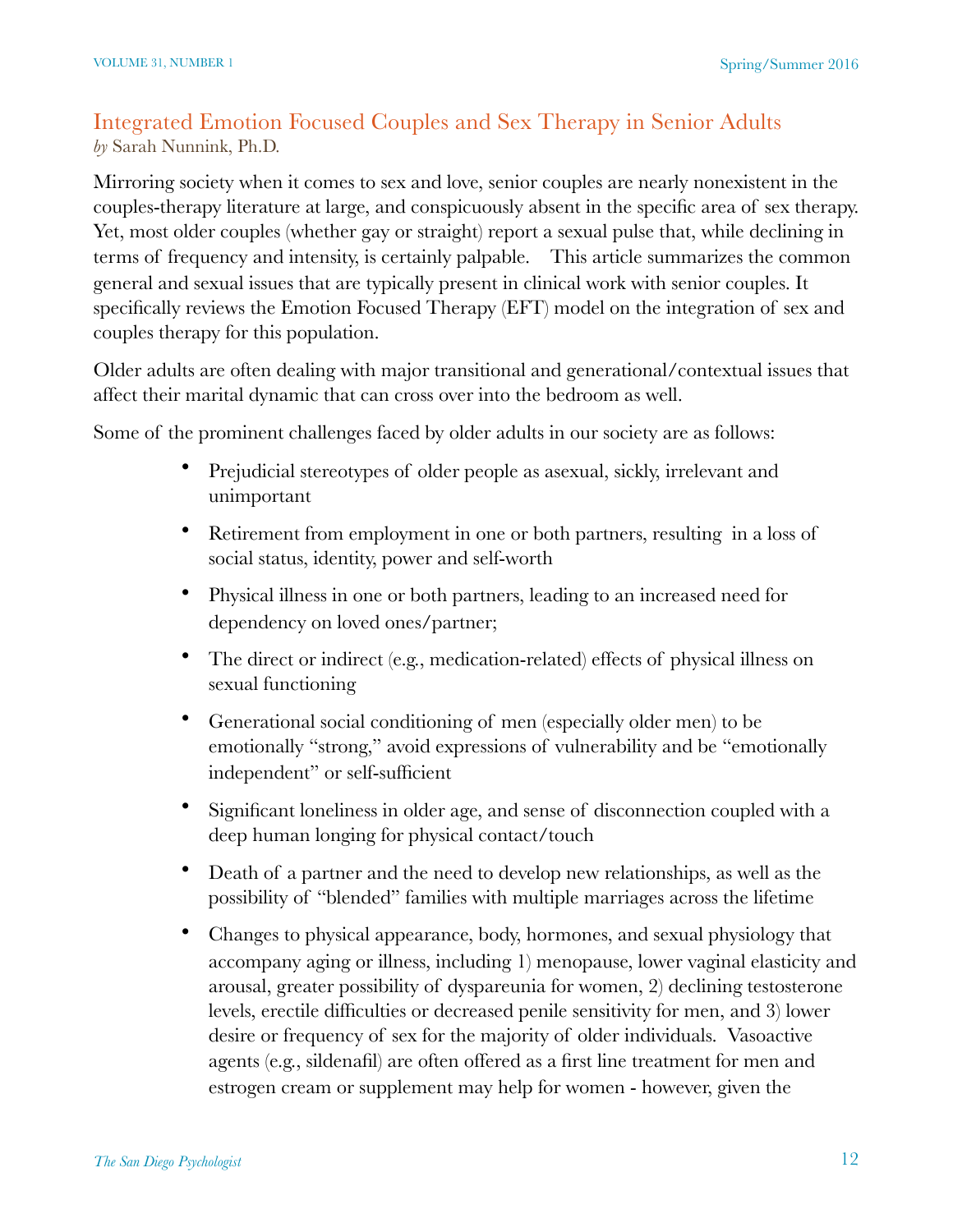contextual issues surrounding sex and the senior couple, even if the "mechanics" of sex improve, often the sexual satisfaction may not

Despite these challenges, older couples also have significant strengths:

- The longer term pair-bonds of older couples, some of whom have been together for decades and have a shared history
- Greater emotional intimacy and the capacity to truly see and be seen by our partners, resulting in the potential of optimal sexuality, and the possibility of intimacy-driven sexual behavior as opposed to strictly mechanistic and performance-based sex

Sex is one of the most sensitive barometers of the general functioning of a relationship; it often serves as the "red flag" that the relationship is in trouble (or has been for quite some time). Historically, the field of couples therapy has often underemphasized the role of sex, whereas the sexual health field originally focused on the mechanisms or "medicalization" of sex, missing the larger contextual framework in which sexual problems arose. Recently, there has been a welcome converging of the fields, and the work of Sue Johnson, Ed.D. using an Emotion Focused (EFT) and Sex Therapy integrated model, is particularly promising.

From an EFT framework, the sexual system is one of the three primary ingredients in the formation of adult romantic bonds, resting between the attachment and caregiving systems. Sex often facilitates the development of the attachment bond between partners, though its significance wanes in later stages of the relationship (Johnson & Zuccarini, 2011). In EFT, a securely attached bond that is defined by emotional accessibility and responsiveness allows integration of all three systems. In an insecurely attached bond, it is common to see couples presenting with sexual complaints, which might include an anxious approach for sex or, alternatively, an avoidant deactivation within the sexual dynamic. In other words, in a distressed couple, one partner might anxiously pursue sex as an attempt at attachment soothing (reassurances of attractiveness, desirability, confirmation of their importance to their partner in order to "calm" fears of abandonment). Conversely, an avoidant partner might present by minimizing internal emotions, sexual cues and needs in order to soothe attachment fears of rejection by partner (avoid sex altogether, focus on the "performance" or mechanics of sex without allowing emotional engagement). Importantly, these dynamics of pursuit and withdrawal, while clearly apparent in the realm of sexuality and the "presenting problem", are also typically more broadly seen within the couple's general relational style with self and other. From an EFT perspective, it is necessary to address such a negative "cycle" both within and outside of the context of the bedroom. Either of the insecure styles of engagement listed above (approach/avoid) often lead couples down a troubling path that includes a general restriction in the possible healthy or optimal ways sex could function in their relationship. In such distressed and insecure bonds, sex can be described as non-pleasurable, pressured, dry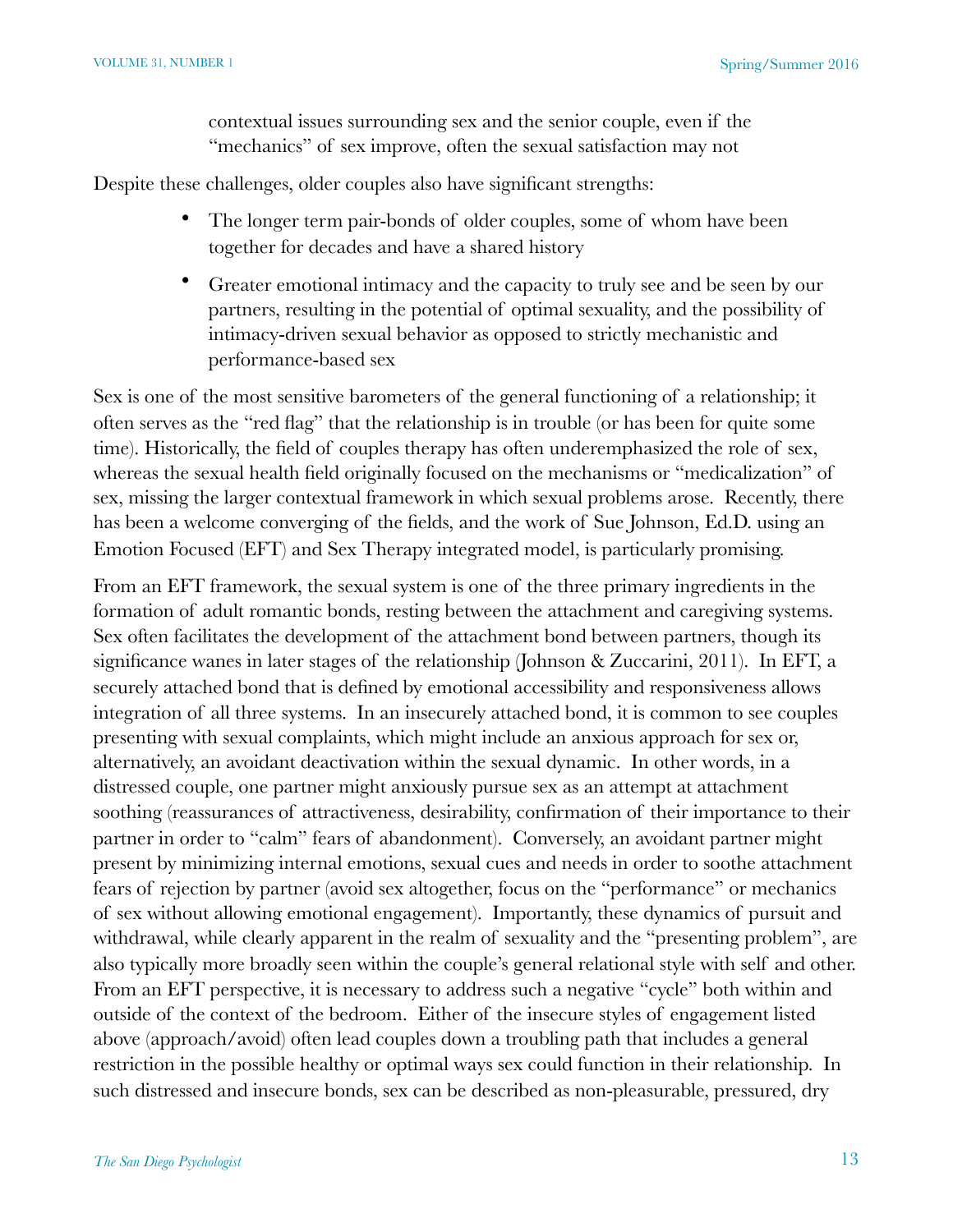and mechanical, task-oriented, constricted, rigid, "stale," "lonely", burdensome and onedimensional.

For senior couples, some of the very issues that are contextually relevant to this population might readily "bleed" into bedroom. For example, consider the male partner (in a gay or straight couple) who has grown-up with gender-stereotypical messages of emotional restriction. He is told to "buck up and be strong…boys don't cry," influencing a lifelong stance of unhealthy independence and self-reliance. As this individual ages, imagine the difficulties that might arise when physical illness sets in, he requires a greater degree of reliance and "leaning into" his partner for assistance with tasks of living, all the while experiencing significant internal conflict with this human dependency need, his sexual potency (as a result of general aging/illness AND psychogenic dependency issues) declines and he is operating under the implicit emotional messages from a lifetime of social emotional learning that says "don't reach out" and "don't show weakness." It would not be uncommon in such a scenario for the male partner to present alone in "secret" to his primary care doctor with a request for "Viagra." Yet providing such a prescription may or may not improve the "mechanics" of sex in terms of "performance', and often results in continued complaints of low desire or low satisfaction with sex for one or both partners.

The beauty of the EFT model of integrated sex/couples therapy is that the "emotional truth," meaning and relevance of the "presenting sexual problem" is seen within the larger view of the attachment bond. This allows for sex to function as just one of many ways couples can connect. From this viewpoint, compartmentalizing sex as separate from the relationship and from emotional experience is problematic.

*Please refer to the online version of the article for references.*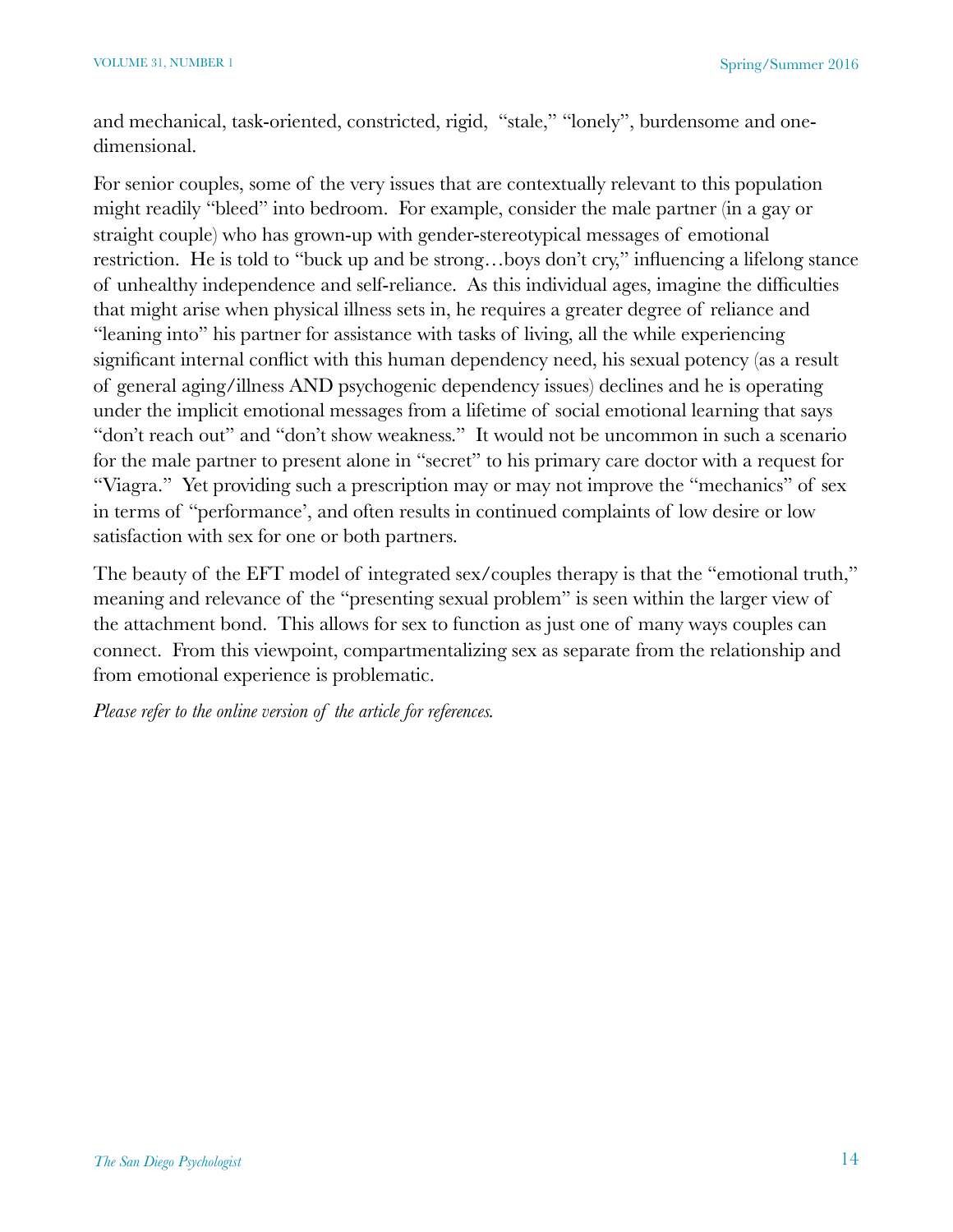# "Good Deaths": The Role of Healthcare Professionals in Facilitating Peace in the Last Stage of Life

*by* Bob Uslander, M.D.

I have spent most of my 25 years as emergency physician, caring for people in crisis. In recent years, I have found my true calling as a physician devoted to caring for and supporting people with complex and terminal illnesses in their own homes. Over the years I have witnessed "good deaths" and "bad deaths."

In the course of my work, and through my discussions with patients and family members, I have identified five primary needs that are universal among people at the end of their life. In my experience, when these needs are adequately met, the final chapter of life can be a meaningful, healing time, both for the person whose life is ending and the loved ones they leave behind. This kind of death could well be considered a "good death." A "bad death" results when one or more of these needs goes unmet, and the opportunity for a peaceful, healing, transformative end of life experience is lost. "Bad deaths" can be challenging for everyone involved, often leaving lingering regrets among surviving loved ones. Once a loved one dies, there is no way of unmaking the decisions we made or undoing the things that were done while they were still alive.

I believe that it is possible to facilitate "good deaths"; This is why I choose to write and speak about dying, and a large part of why I developed my current medical practice. My goal is to ensure that we get it right while we can, so people have the best possible experience as their illness progresses and their life comes to a close, and those left behind can feel that they did everything they could to create that experience.

For the caregivers of a person with a complex or terminal illness, it can be very difficult to accept that there are no remaining cures and that death is imminent. Knowing how to make their loved ones' days more peaceful is empowering. As a professional, my goal is to help loved ones understand the following needs of the ill and dying: (1) Dignity; (2) Understanding; (3) Choice/Autonomy; (4) Planning; (5) Comfort, In my opinion, if these needs are fulfilled, death can be a peaceful experience for everyone involved.

**Dignity** : We are cared for with awe and reverence at the beginning of our lives, cuddled and sung to, admired and loved. Should we not receive just as much reverence and awe as our life comes to a close? Dignity is critical for a successful and transformative end-of-life experience.

At the end of our life, if we are treated with love and appreciation, we will feel dignified. It shouldn't require any more explanation than that. People who are loved will not be allowed to remain in urine-soaked clothing; they won't be left in isolation or allowed to be in unremitting pain. People who are loved and appreciated—treated with dignity—will receive adequate attention to make sure their needs are being met.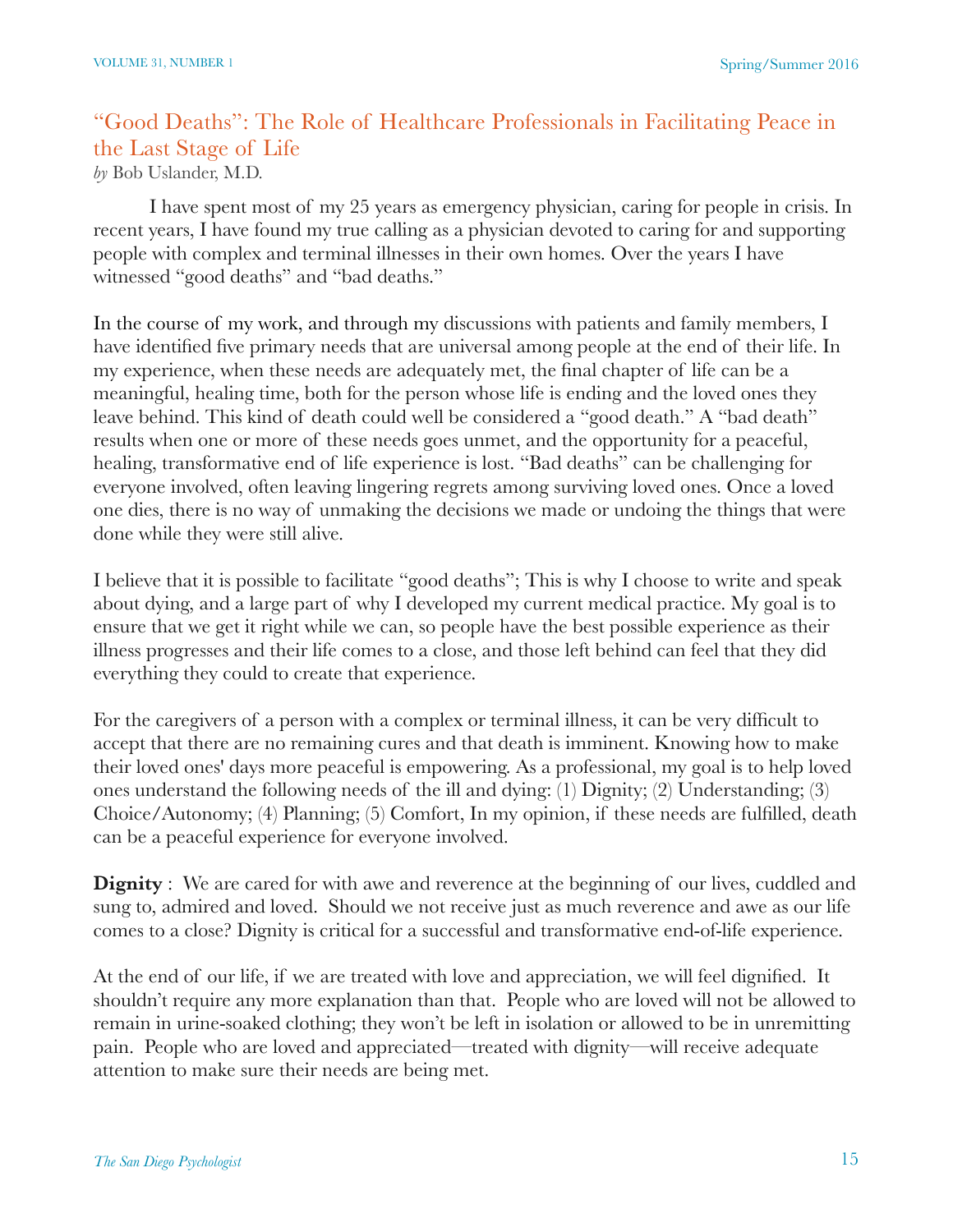**Understanding:** People need to know what is happening to them and be told the truth. Well intentioned medical professionals, and certainly, family members and friends often withhold information from a person who is dying in order to offer some sort of hope, or to keep them from feeling upset or sad. Ironically, in these situations, the person who is dying is usually aware that the end is near, and they they are not being told the whole truth. There is a sense of mistrust or betrayal that permeates the relationships in these settings, and the atmosphere becomes more stressful and less healing. Lack of understanding breeds fear.

Dying takes courage. People have a greater ability to handle "bad news" than most people think they do, especially when it relates to themselves and their mortality. We have greater difficulty accepting and dealing with bad news about others than we do about ourselves, which is a major reason why these honest conversations may not take place. It is less often that the individual can't deal with it, and more likely that the family members just aren't comfortable confronting the truth head on.

Creating an atmosphere of truth, honesty and open sharing is one of the pillars of a healing and transformative end of life journey. It can be difficult to make the leap, especially for families who have historically been emotionally reserved and distant. Families may need some guidance and support to start more open conversations, which can then lead to positive emotional changes among all involved.

It is also imperative that the medical professionals actively facilitate honest communication and ensure understanding among patients and family members. They often allow the patients and family members to lead these discussions and only reveal as much information as they are asked to, relieved to say less when allowed. But patients and families will frequently need more information down the line, when it is not readily available from a trusted source, so they will seek that information from less reliable sources. It is our responsibility as health professionals caring for people nearing the end of their lives to make sure they have all the information they need to make the best possible decisions and avoid the typical traps that befall those who are ignorant of this information.

**Choice:** People want autonomy, i.e., the ability to choose what happens to them for as long as possible. Even in the situation where someone is told their illness has no cure, choices exist. Despite our best intentions, making a choice for someone else robs them of dignity, which can have a devastating impact on a person going through the final stages of their life.

Choice is closely tied to understanding. People can only make appropriate choices about their care and their life when they have a clear understanding of what they are dealing with. Choices differ depending on the projected time left to live; a person given three weeks to live will make very different choices than one given three years. Choices also depend on one's personal values, which may be different from those of loved ones. While a loved one may focus on prolonging the patient's life, the patient himself or herself may focus on their quality of life. For example, if a course of chemotherapy will likely allow them to live for another two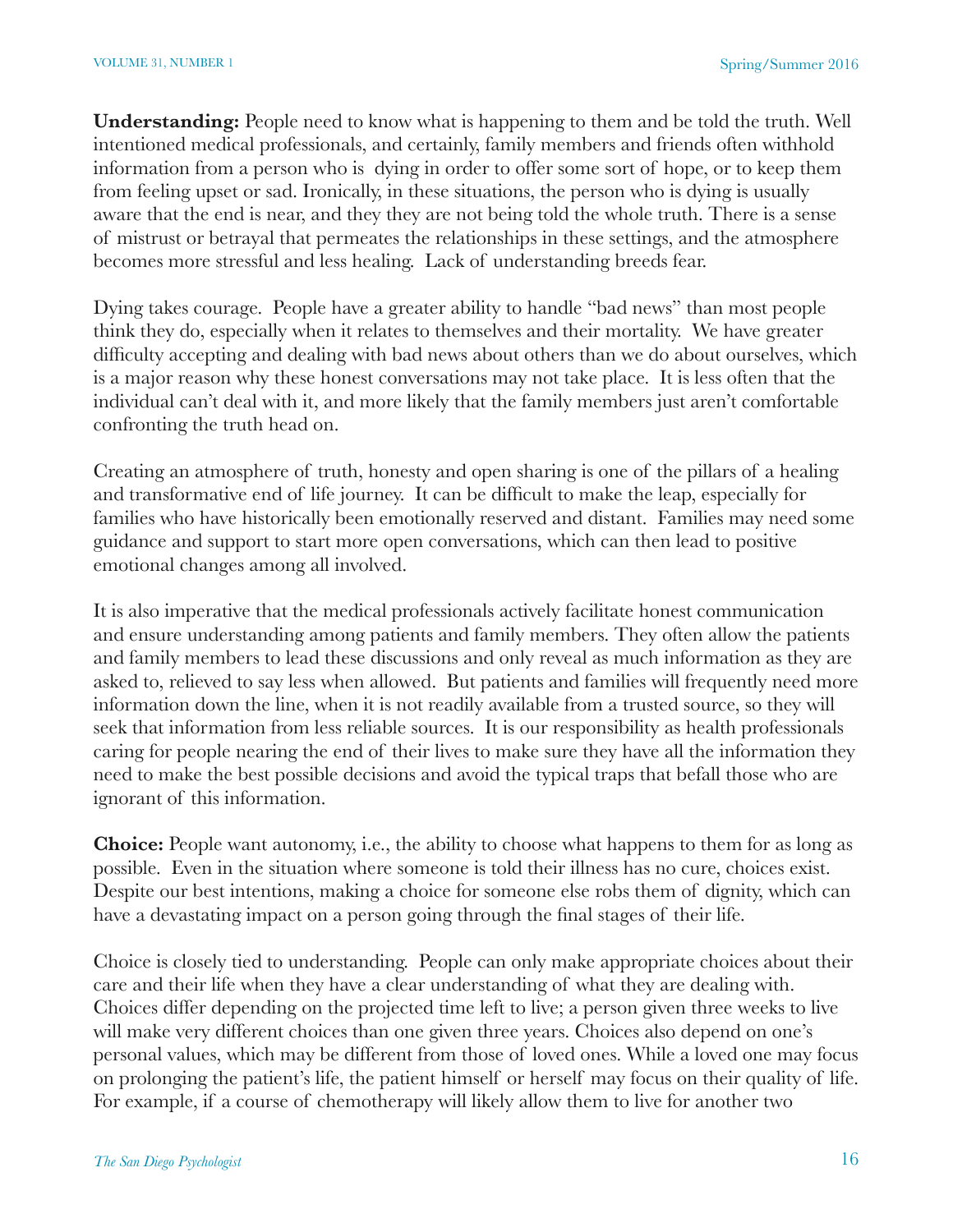months, but will make them weak and nauseated and unable to do what they enjoy, they may choose not to undergo treatment to better enjoy their time in the present. Indeed, research shows that people tend to choose *quality* of life over *quantity* of life*.* I have found this to be consistently true in my own professional experience.

Each situation and each patient will be facing different choices, but the concept applies to every situation; giving a person as much free choice as possible near the end of their life is critical for creating the most positive, nurturing and transformative experience possible.

**A Plan:** In my experience, this need varies among people. There are people who do not need to have a well-developed plan as they approach their final days of life. People who did not set much store in planning, rather, did things more spontaneously, tend to approach the end of life with a similar attitude. For lifelong planners, however, this need may be an important one to fulfill. For these people, having a plan and knowing what it is factors heavily into all of the other needs—understanding, choice, comfort and dignity.

When my patients and families need a plan laid out, I take the opportunity to discuss the different paths their journey could follow, and we do some planning around each possibility. The end-of-life journey seldom follows a straight and predictable path, but we do the best we can. There are usually twists and turns, both major and minor, that need to be navigated.

Most patients and families who are forced to navigate this end of life journey have far too little guidance when it comes to planning. This promotes confusion, anxiety and fear, which as I have already discussed, can interfere with the peaceful, transformative experience we should be striving for.

**Comfort:** Both physical and emotional comfort are important for a person's well-being at the end of the their life, and must be met as best as possible for a positive experience. When physical pain, or other distressing symptoms, such as nausea, shortness of breath, itching, etc., are poorly controlled, there is really no way for the experience to be peaceful or transformational. Similarly, when someone is feeling emotional discomfort or spiritual unrest, transformation is impossible to achieve. There will still be a transition, but without a transformation.

In Abraham Maslow's theory of the hierarchy of needs, physical security is near the base of the pyramid—it is quite literally, the basis of our other experiences. Just as in every developmental stage of life, as a person approaches death, their safety, security and physical comfort are among their most urgent needs. Until we address those, the rest of the needs can never be adequately met.

Getting to know each individual we care for is crucial for providing adequate comfort. What is comforting for one person will differ from what is comforting for another person. It is up to the team supporting each patient, including his or her loved ones, to determine what they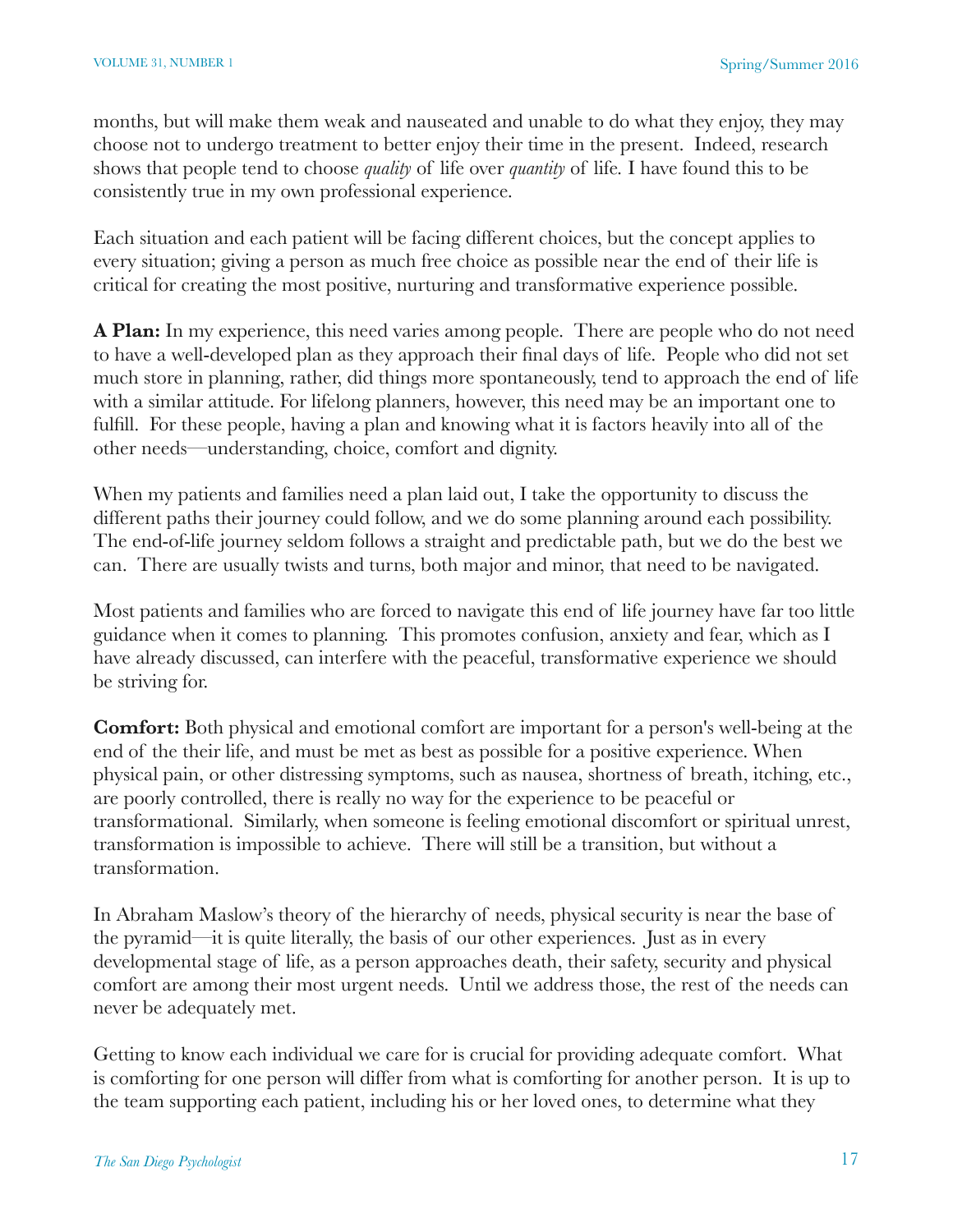need for maximal comfort, and to make sure it is provided for them.

For one patient it will be relief of pain, for another patient it will be knowing that their legal affairs are in order, while for another it will be will be an honest discussion about past regrets or unresolved issues. For some people, massage will be comforting, or music, or watching old movies. For others, narrating a life history or spending time with friends will provide comfort. We are all comforted by different things, though as we near the end of our lives, our focus shifts, and those around us must recognize this and respond accordingly.

When the needs of those facing the imminent end of their life go unmet, it is usually because of a lack of knowledge about what is needed and what is available, and/or a lack of funds available to pay for these services. The only way to ensure that you are able to have these needs met is to be a strong advocate for yourself or your loved one, and to ask for the commitment and partnership of your health care provider. It may take a little effort to find the provider who is willing to have an open discussion with you and address your needs. Caring for sick and dying people is very much part of a medical professional's job description, but few have the necessary training and capacity to be of optimal help. Professional care managers such a nurses, social workers, and geriatric specialists with training and experience in advocating for and navigating people through the health care system may be a good option.

The goal of this article is to primarily educate other professionals, family members, and patients themselves, in order to minimize "bad death" experiences. I hope to also bring awareness about professionals such as myself, who are devoted to caring for the dying, and expanding the conversation about these important end of life issues.

Death should not be the taboo subject it is in our society. It should be recognized for what it is: a fundamental and transformational part of life.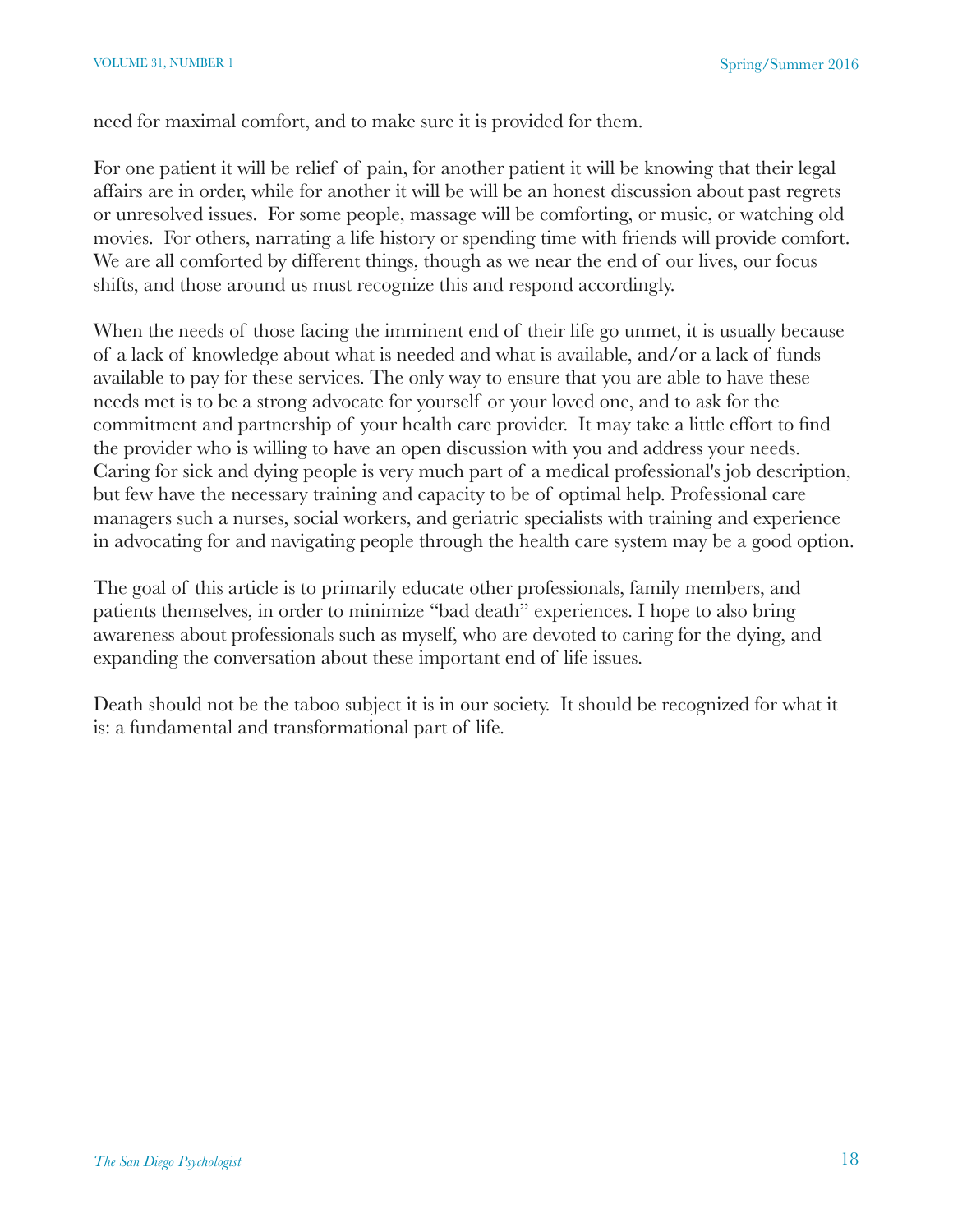## Neuropsychological Evaluation in Older Adults

*by* Katherine Bangen, Ph.D., Barton Palmer, Ph.D., & Gauri Savla, Ph.D.

With advances in medicine during the last century, people are living longer, and are often active well into "old age," often considered to be 65 years of age and older. Older adults are at risk for cognitive deficits related to cerebrovascular, systemic, psychiatric, and neurodegenerative illness. Therefore, clinical care of older adults should almost invariably include some consideration of the presence and impact of cognitive deficits. Cognitive decline is a central feature of many conditions that increase in prevalence with advancing age including neurodegenerative conditions such as Alzheimer's disease, dementia with Lewy bodies (DLB), and Parkinson's disease, as well as cardiovascular conditions such as stroke. In addition, chronic metabolic illnesses (e.g., diabetes) and long-standing autoimmune diseases (e.g., multiple sclerosis) may also be associated with cognitive impairment.

Psychiatric disorders, such as primary psychotic disorders or severe mood disorders, that typically begin earlier in life and often extend into later life are also often (but not always) associated with cognitive deficits. In general, these deficits tend to remain relatively stable over the course of the illness. In other words, there are rarely sharp declines in cognitive functioning in later life in the absence of a new-onset neurodegenerative illness or other condition contributing to cognitive decline. The emergence of such a new-onset decline should therefore alert the clinician to the possibility of a secondary acquired condition. One potential exception being that cognition in bipolar disorder may continue to deteriorate over time, with repeated mood episodes. This finding, if confirmed via prospective research studies currently underway, may be particularly relevant for those older adults with bipolar disorder who have lived with the condition for decades. In either case, an important point to consider is that cognitive deficits in outpatients with schizophrenia or bipolar disorder are more predictive of level of adaptive functioning (i.e., practical everyday skills) than symptoms of the primary psychopathology. The bottom-line is that, in geriatric mental health settings, assessment of neuropsychological functioning should be a key component of diagnosis and long-term treatment planning.

## *What is a Neuropsychologist?*

Neuropsychology is a sub-specialty of clinical psychology and is concerned with relationships between the brain and behavior. The term "neuropsychologist" refers to a clinical psychologist, who, in addition to the broader training required for a doctorate and licensure in clinical psychology, has also completed additional specialized training in basic neuroscience, neuroanatomy, neuropathology, and neurobehavioral syndromes, and their psychometric assessment. A neuropsychologist, therefore, is an expert in brain-behavior relationships, their standardized assessment, as well as cognitive interventions.

## *What is a Neuropsychological Evaluation?*

Standardized neuropsychological tests that measure cognitive abilities form the core of neuropsychological evaluation. Major domains that are commonly assessed include general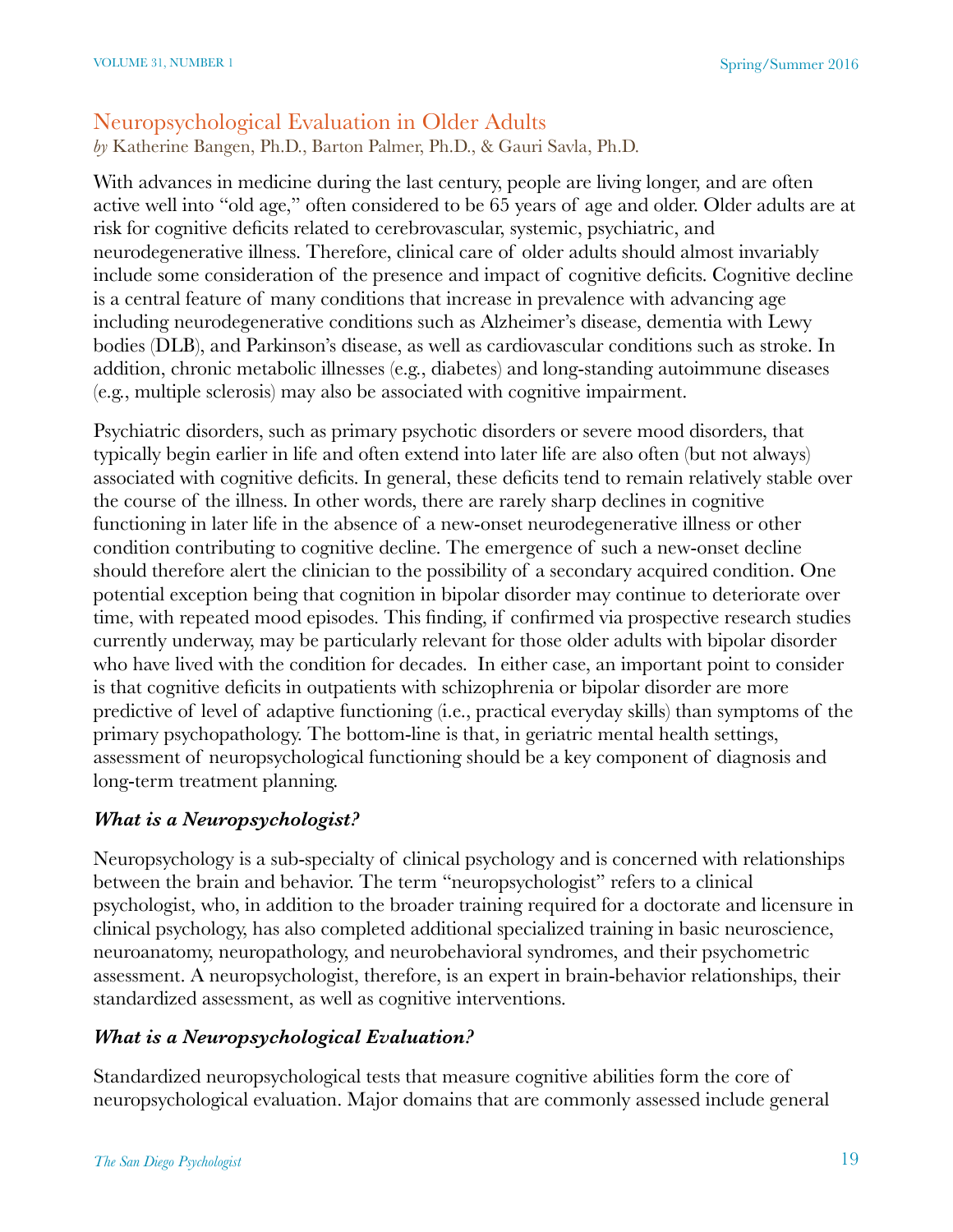intellectual functioning, learning and memory, executive functioning, attention/concentration, language, visuospatial abilities, speed of information processing, and motor speed and strength. Data from standardized neuropsychological tests can then be compared with normative databases. However, neuropsychological evaluation involves much more than administrating and scoring standardized tests. Valid and clinically useful interpretation of test performance requires the neuropsychologist to consider the examinee's performance within the broader context of his or her presenting complaint as well as current and prior medical history, psychosocial history, and daily functioning. Therefore, comprehensive clinical neuropsychological evaluations generally include a thorough review of available medical records as well as a clinical interview of the patient and a family member or other collateral information sources. Emotional functioning including mood symptoms is also often assessed via clinical interview, behavioral observations, clinical rating scales, and/or standardized psychological tests. A neuroimaging exam is frequently included in the evaluation to provide additional data that may aid in diagnosis.

#### *Common Clinical Applications of Neuropsychological Assessment*

Neuropsychological assessment can be invaluable in geriatric mental health care settings. These assessments assist in distinguishing between normal versus abnormal cognitive and functional changes; aiding in differential diagnosis among neuropsychiatric and neuropathological conditions; informing treatment recommendations; and monitoring an individual's progress. Despite recent technological advances in neuroimaging techniques, their clinical relevance (particularly in regard to diagnostic specificity) remains unclear. For example, a common concern among older patients relates to distinguishing normal age-related cognitive changes from early Alzheimer's disease or other neurodegenerative disorders. A second presenting problem frequently seen in the clinic relates to determining whether an individual's reports of memory or other cognitive changes are due to depression or primary neurocognitive dysfunction. Such distinctions are very difficult, if not impossible, to make based on neuroimaging results alone and often involve considering information from multiple sources including the pattern of neuropsychological test performance together with the individual's medical and psychosocial functioning.

For example, consider an older patient presenting with concerns of "poor memory." "Memory" has a many meanings in colloquial use. These include remembering to perform a task ("prospective memory"); remembering where within one's house an object, such as a set of keys, was left (which may reflect attention or organizational skills rather than memory per se); and remembering recent events or newly acquired information ("episodic memory"). Even when the concern is narrowed down to an episodic memory deficit, it is important to distinguish between a variety of underlying memory-related processes, including difficulties with initial learning or encoding information or difficulties efficiently retrieving previously learned information. Results from standardized learning and memory tests are critical in making such distinctions. For example, if an individual performs poorly on initial learning or recall trials of a memory test yet, after a delay, he or she is still able to recall most of the information he or she learned, then his or her deficit is likely one of learning or encoding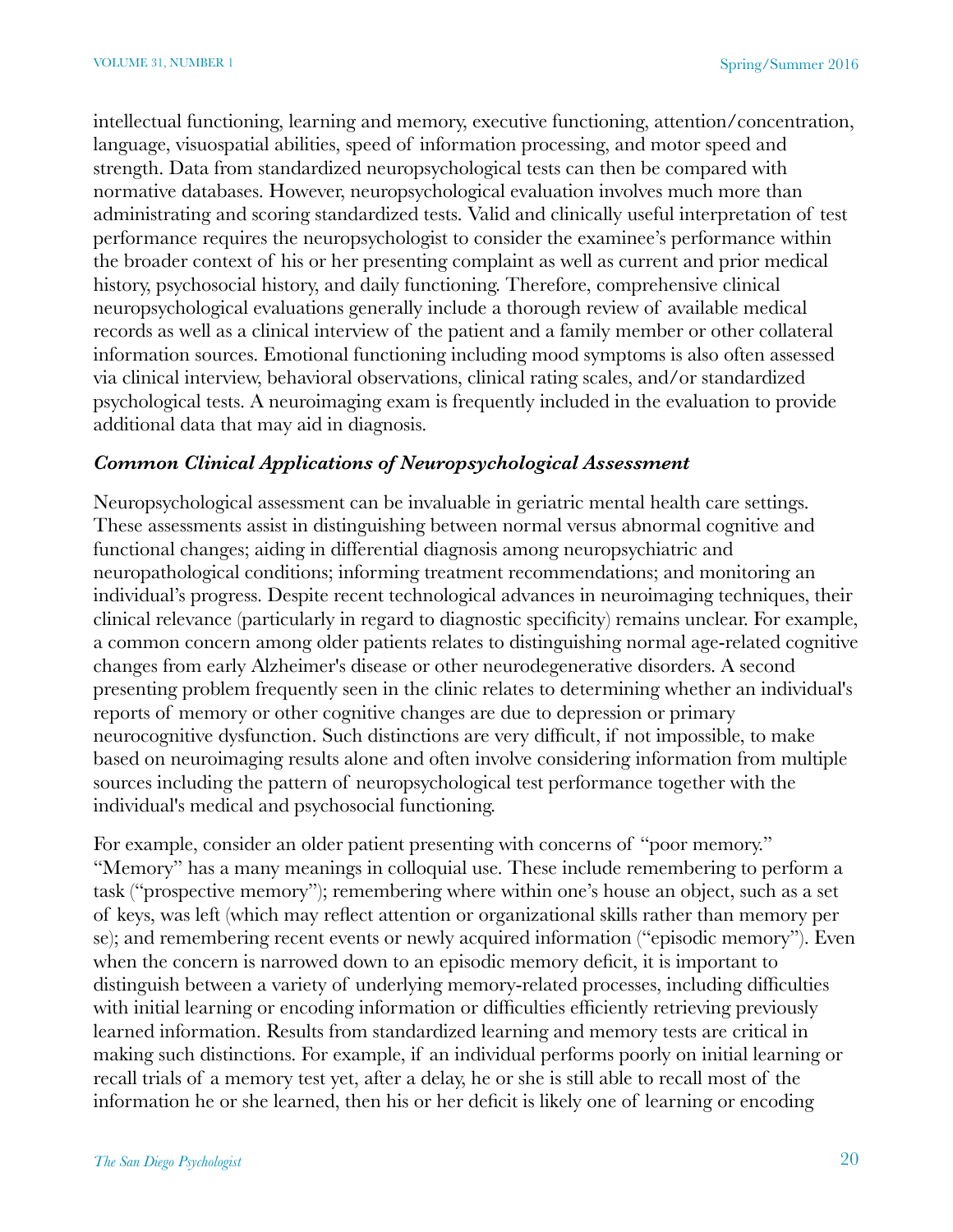rather than retrieval. Comparison of performance on a cued-recall recognition format relative to free recall (without cues) permits identification of patients with inefficient retrieval rather than an encoding deficit. These distinctions are invaluable in the differential diagnostic process. Rapid forgetting, or the inability to retain recently learned information, is relatively uncommon in normal aging and even in individuals with depression but is very common among patients with some forms of dementia including Alzheimer's disease. One would not make a diagnose based one isolated test score (when given a large test battery, most healthy adults will have one or more "impaired" scores), but the presence of rapid forgetting would be more consistent with the presence of a cortical dementia than with normal aging or depression.

Even in those cases in which an individual's diagnosis is known, neuropsychological assessment can be valuable in the documentation of the trajectory and rate of cognitive change. There is considerable variability among individuals with neurodegenerative conditions in terms of the rate of cognitive decline. Repeat evaluations can be extremely useful in determining how quickly an individual may reach a point requiring a more intensive level of care. Conversely, for an individual who experienced a stroke or other form of brain trauma, repeated neuropsychological assessment can be useful in documenting the rate, trajectory, and degree of recovery of cognitive functioning.

Neuropsychological assessment in geriatric mental health care settings can also be useful in treatment planning and developing strategies for remediation of deficits in everyday functioning. For example, a patient's memory deficit may cause difficulties in everyday functioning (such as missed appointments, missed medication dosages, unpaid bills, etc.). In such instances, a goal of neuropsychological evaluation is to identify areas of cognitive strengths in addition to documenting the type and degree of any cognitive deficits. With information on both cognitive strengths and weaknesses, the specific cognitive processes underlying any apparent deficits in independent functioning can be identified. Information about spared abilities can be used to arrange the environment in a way that draws upon the individual's strengths and reduces any deleterious functional effects related to cognitive deficits.

#### *Issues in the Assessment of Older Adults*

#### *Sensory Impairment*

Hearing impairment is fairly common among older adults and can considerably complicate administration of verbal neuropsychological measures (e.g., memory measures involving verbal list learning) and the interpretation of results. An examinee's hearing should be at least informally assessed to determine whether it is adequate for the administration of verbal neuropsychological tests. If hearing is deemed too impaired, the individual can still be evaluated using visual tests (assuming he or she has adequate visual acuity). Visual acuity may be informally assessed, for instance, using the Rosenbaum Pocket Screener. Visually impaired patients can be assessed with a variety of tests involving auditory or tactile test materials.

*Interpretation of Test Results in the Context of Normal Aging*